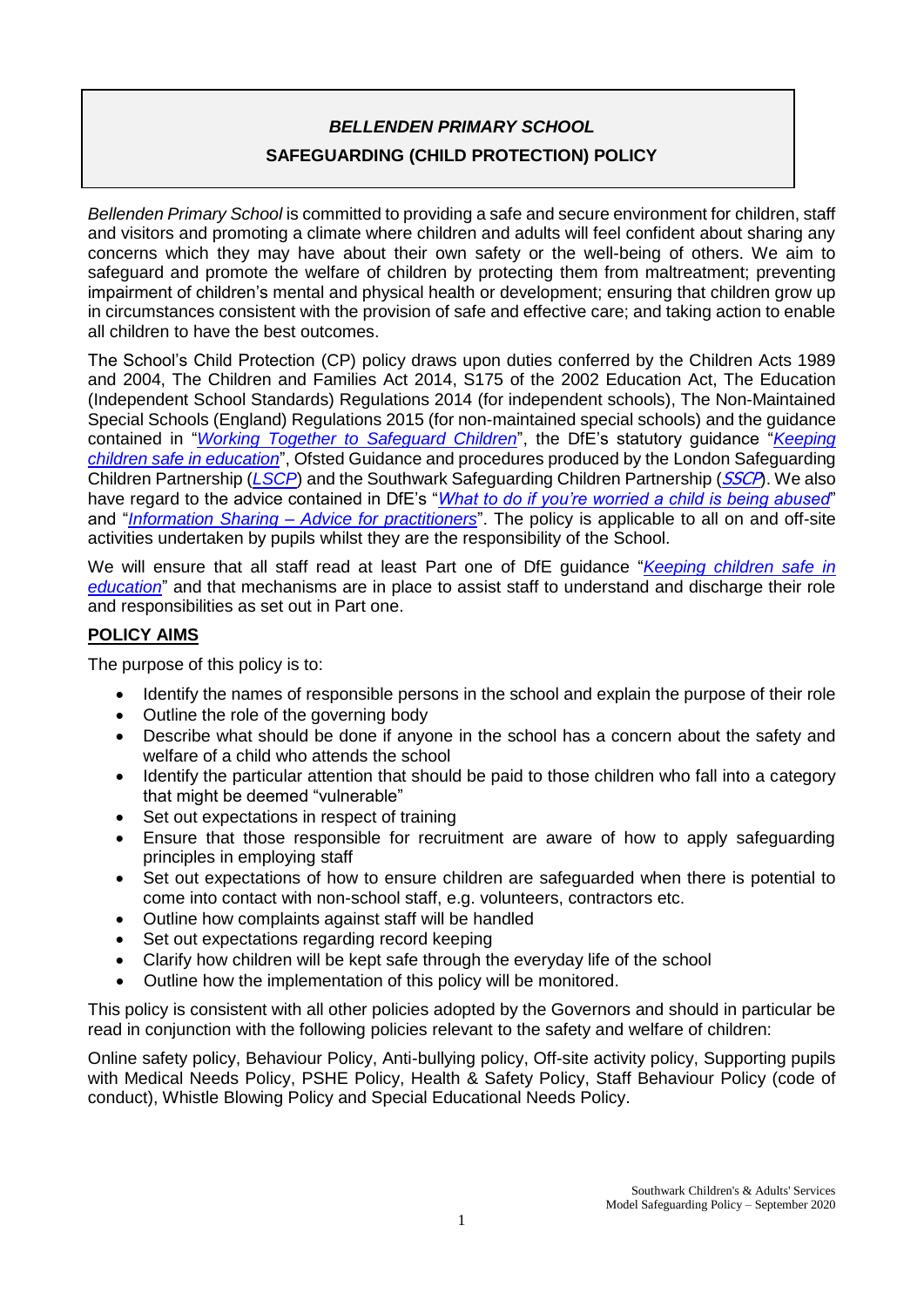# **COVID-19**

From 20<sup>th</sup> March 2020, parents were asked to keep their children at home, wherever possible, and for schools to remain open only for those children of workers critical to the COVID-19 response who absolutely need to attend and we have adopted an addendum to our safeguarding policy based on the Local Authority's *[Model COVID-19 Safeguarding Policy Addendum](https://schools.southwark.gov.uk/assets/attach/5848/Model-COVID-19-Safeguarding-Policy-Addendum.docx)*

As it is the Government's plan that all pupils, in all year groups, will return to school full-time from the beginning of the 2020 autumn term, we note the Government's *[Guidance for full opening: schools](https://www.gov.uk/government/publications/actions-for-schools-during-the-coronavirus-outbreak/guidance-for-full-opening-schools)* / *[Actions for early years and childcare providers during the coronavirus \(COVID-19\) outbreak](https://www.gov.uk/government/publications/coronavirus-covid-19-early-years-and-childcare-closures/coronavirus-covid-19-early-years-and-childcare-closures#safeguarding-and-welfare)* and in particular the section on safeguarding.

We are aware that pupils may be experiencing a variety of emotions in response to the coronavirus (COVID-19) outbreak, such as anxiety, stress or low mood. This may particularly be the case for vulnerable children, including those with a social worker and young carers. All staff members and volunteers will be vigilant about the possible impacts of the pandemic on pupils' mental wellbeing and act immediately on any safeguarding concerns, including new concerns where children are returning, and share their concerns with designated and deputy designated safeguarding leads. We will put in place appropriate support systems for pupils and parents/carers, including working with and/or referral to relevant outside agencies. We note the Government's *[COVID-19: guidance on](https://www.gov.uk/government/publications/covid-19-guidance-on-supporting-children-and-young-peoples-mental-health-and-wellbeing)  [supporting children and young people's mental health and wellbeing](https://www.gov.uk/government/publications/covid-19-guidance-on-supporting-children-and-young-peoples-mental-health-and-wellbeing)*. We are aware of the continued importance for our staff to work with and support children's social workers, the local authority virtual school head for looked-after and previously looked-after children and any other relevant safeguarding and welfare partners during this period.

We will continue to ensure that arrangements are in place to keep children not physically attending the school safe, especially online. Where we identify a child to be on the edge of social care support, or who would normally receive pastoral-type support in school, we will ensure that a robust communication plan is in place for that child or young person. Details of this plan will be recorded appropriately as will a record of contact. The communication plans can include; remote contact, phone contact, door-step visits. Other individualised contact methods will be considered and recorded. All our staff who interact with children, including online, will continue to look out for signs a child may be at risk. Any such concerns will be dealt with as per this policy and where appropriate, referrals will continue to be made to relevant agencies. In relation to any child receiving remote education, we note the DfE's *[guidance on safeguarding and remote education](https://www.gov.uk/guidance/safeguarding-and-remote-education-during-coronavirus-covid-19) during coronavirus [\(COVID-19\)](https://www.gov.uk/guidance/safeguarding-and-remote-education-during-coronavirus-covid-19)* in terms of keeping children as well as staff members safe online.

### **RESPONSIBILITIES AND IMMEDIATE ACTION**

Safeguarding and promoting the welfare of children in our school is the responsibility of the whole school community. All adults working in this School (including visiting staff, supply teachers, volunteers and students on placement) are required to report instances of actual or suspected child abuse or neglect to the Designated Safeguarding Lead who is a member of the school's leadership team.

**The Designated Safeguarding Lead is: Ann-Marie Gittens-Obika - Inclusion Manager/SENCo**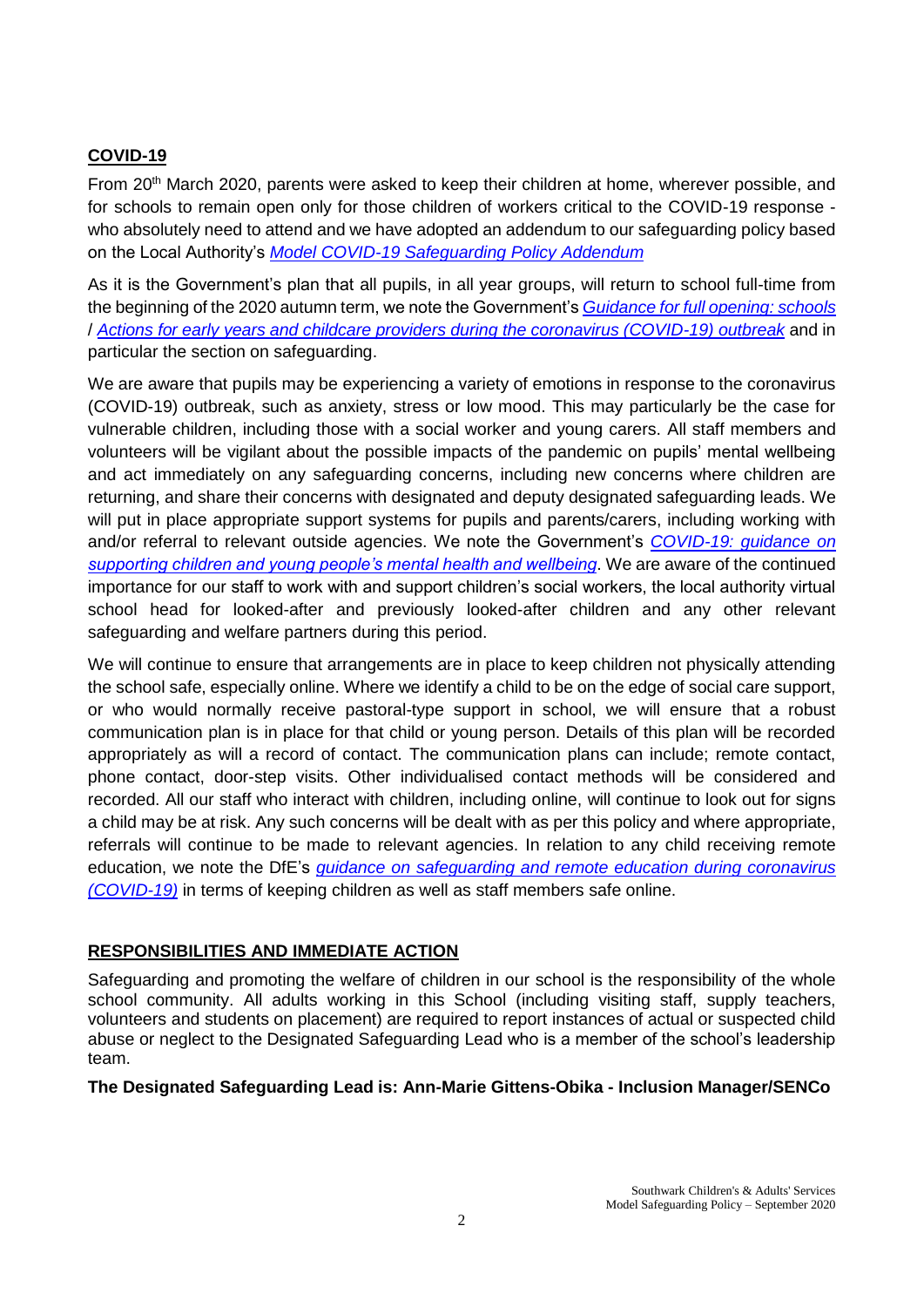# **The Deputy Designated Safeguarding Leads are:**

## **Gregory Doey – Executive Headteacher**

## **Julie Ireland – Headteacher**

**Alex Turnbull – Deputy Headteacher**

## **Georgia Horton – Deputy Headteacher**

# **Emma Crandon – SLT / Class Teacher**

The Designated Safeguarding Lead (DSL) takes lead responsibility for safeguarding and child protection (including online safety) and provides advice and support to other staff on child welfare and child protection matters, takes part in strategy discussions and inter-agency meetings, and/or supports other staff to do so, and contributes to the assessment of children. DSL is the first point of contact for external agencies that are pursuing Child Protection investigations and co-ordinates the school's representation at CP conferences and Core Group meetings (including the submission of written reports for conferences). When an individual concern/incident is brought to the notice of the Designated Safeguarding Lead, they will be responsible for deciding upon whether or not this should be reported to other agencies as a safeguarding issue. Where there is any doubt as to the seriousness of this concern, or disagreement between the Designated Safeguarding Lead and the member of staff reporting the concern, advice will be sought from the Deputy Designated Safeguarding Lead (DDSL) or the LA's Strategic Lead Officer for safeguarding in education services. If a child is in immediate danger or is at risk of harm, a referral will be made to Southwark Multi Agency Safeguarding Hub (*[MASH](https://www.southwark.gov.uk/childcare-and-parenting/children-s-social-care/child-protection/multi-agency-safeguarding-hub-mash)*) (or its equivalent in another LA if the child resides in a different LA) and/or the police immediately.

Although all staff should be aware of the process for making referrals to children's social care and for statutory assessments that may follow a referral, along with the role they might be expected to play in such assessments, the DSL (and any deputies) are most likely to have a complete safeguarding picture and be the most appropriate person to advise on the response to safeguarding concerns. The DSL or a deputy will always be available to discuss safeguarding concerns. If in exceptional circumstances, the DSL (or deputy) is not available, this should not delay appropriate action being taken. Staff should consider speaking to a member of the senior leadership team and/or take advice from local children's social care. In these circumstances, any action taken should be shared with the DSL (or deputy) as soon as is practically possible.

# **THE ROLE OF THE GOVERNING BODY**

The Governing Body will ensure that they comply with their duties under legislation and that the policies, procedures and training in the school are effective and comply with the law at all times. Governors are expected to receive appropriate training on safeguarding at induction that is updated regularly. In addition, they should receive information (for example, via emails, e-bulletins and newsletters) on safeguarding and child protection at least annually so that they can demonstrate knowledge of their responsibilities relating to the protection of children, young people and vulnerable adults.

The Governing Body will ensure that the school contributes to inter-agency working in line with statutory guidance "*[Working Together to Safeguard Children](https://www.gov.uk/government/publications/working-together-to-safeguard-children--2)*" and that the school's safeguarding arrangements take into account the procedures and practice of the local authority as part of the interagency safeguarding procedures set up by the Southwark Safeguarding Children Partnership (SSCP).

The Governing Body has formally adopted this policy and will review its contents annually or sooner if any legislative or regulatory changes are notified to it by the designated governor or the headteacher.

The Governing Body has nominated *William Stewart* as a lead to take leadership responsibility for the school's safeguarding arrangements.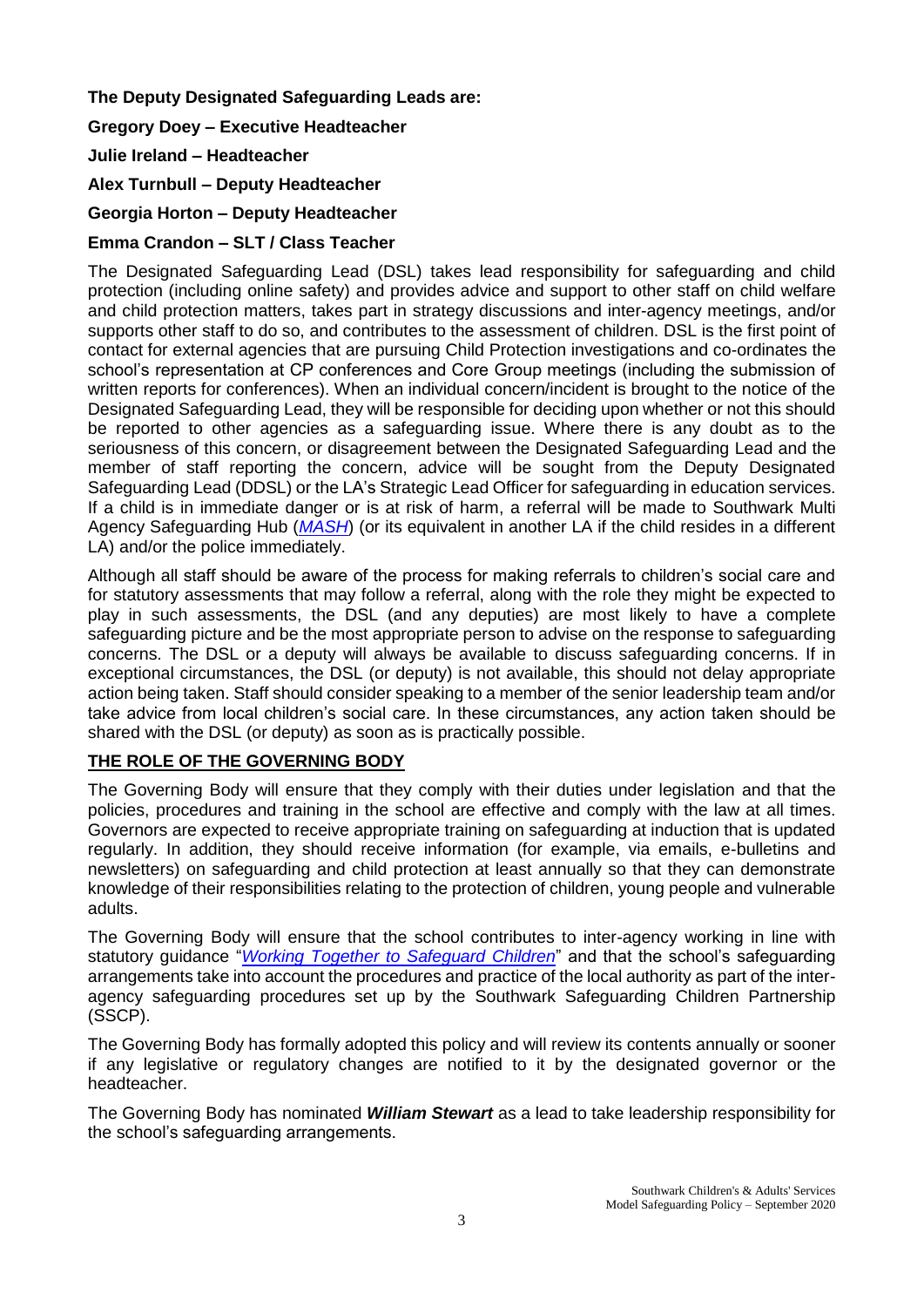Concerns about and allegations of abuse made against the headteacher will be referred to the chair of governors who will liaise with the LA's designated officer (LADO) and partner agencies and will attend any strategy meetings called in respect of such an allegation against the headteacher.

As a good practice, the headteacher will provide termly report to the Governing Body outlining details of any safeguarding issues that have arisen during the term and the outcome of any cases identified. These reports will respect all issues of confidentiality and will not therefore identify any person(s) by name.

Also as a good practice, the nominated governor will meet on a regular basis with the DSL to monitor the school's safeguarding arrangements and both the volume and progress of cases where a concern has been raised to ensure that the school is meeting its duties in respect of safeguarding.

## **Types of child abuse and neglect**

**Abuse**: a form of maltreatment of a child. Somebody may abuse or neglect a child by inflicting harm, or by failing to act to prevent harm. They may be abused by an adult or adults or another child or children.

**Physical abuse**: a form of abuse which may involve hitting, shaking, throwing, poisoning, burning or scalding, drowning, suffocating or otherwise causing physical harm to a child. Physical harm may also be caused when a parent or carer fabricates the symptoms of, or deliberately induces, illness in a child.

**Emotional abuse**: the persistent emotional maltreatment of a child such as to cause severe and adverse effects on the child's emotional development. It may involve conveying to a child that they are worthless or unloved, inadequate, or valued only insofar as they meet the needs of another person. It may include not giving the child opportunities to express their views, deliberately silencing them or 'making fun' of what they say or how they communicate. It may feature age or developmentally inappropriate expectations being imposed on children. These may include interactions that are beyond a child's developmental capability as well as overprotection and limitation of exploration and learning, or preventing the child participating in normal social interaction. It may involve seeing or hearing the ill-treatment of another. It may involve serious bullying (including cyberbullying), causing children frequently to feel frightened or in danger, or the exploitation or corruption of children. Some level of emotional abuse is involved in all types of maltreatment of a child, although it may occur alone.

**Sexual abuse**: involves forcing or enticing a child or young person to take part in sexual activities, not necessarily involving a high level of violence, whether or not the child is aware of what is happening. The activities may involve physical contact, including assault by penetration (for example rape or oral sex) or non-penetrative acts such as masturbation, kissing, rubbing and touching outside of clothing. They may also include non-contact activities, such as involving children in looking at, or in the production of, sexual images, watching sexual activities, encouraging children to behave in sexually inappropriate ways, or grooming a child in preparation for abuse (including via the internet). Sexual abuse is not solely perpetrated by adult males. Women can also commit acts of sexual abuse, as can other children.

**Neglect**: the persistent failure to meet a child's basic physical and/or psychological needs, likely to result in the serious impairment of the child's health or development. Neglect may occur during pregnancy as a result of maternal substance abuse. Once a child is born, neglect may involve a parent or carer failing to: provide adequate food, clothing and shelter (including exclusion from home or abandonment); protect a child from physical and emotional harm or danger; ensure adequate supervision (including the use of inadequate care-givers); or ensure access to appropriate medical care or treatment. It may also include neglect of, or unresponsiveness to, a child's basic emotional needs.

Southwark Children's & Adults' Services Safeguarding incidents and/or behaviours can be associated with factors outside the school or college and/or can occur between children outside of these environments. All staff, but especially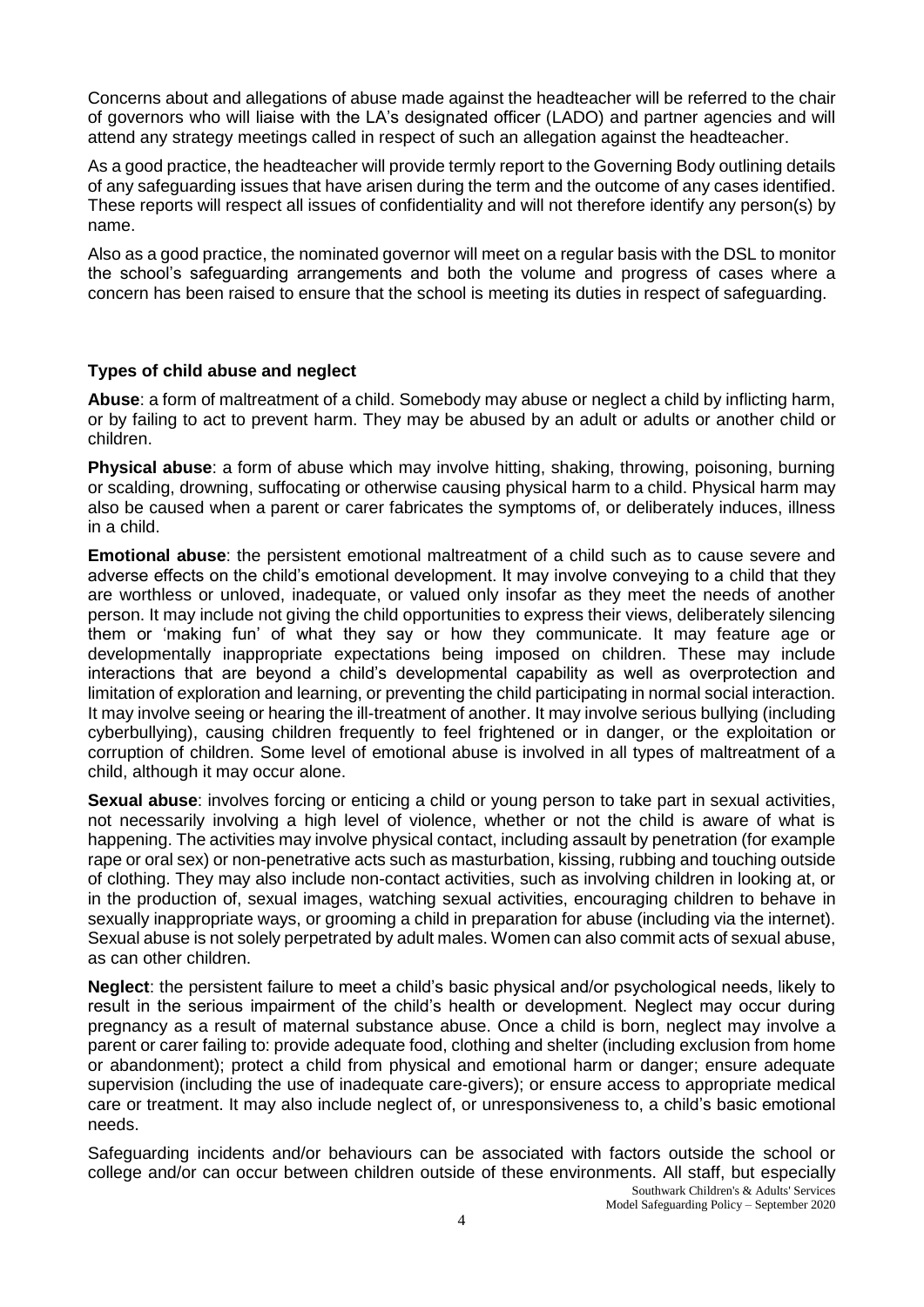the DSL and DDSLs will be considering whether children are at risk of abuse or exploitation in situations outside their families. Extra-familial harms take a variety of different forms and children can be vulnerable to multiple harms including (but not limited to) sexual exploitation, criminal exploitation, and serious youth violence. This is known as *[Contextual Safeguarding](https://contextualsafeguarding.org.uk/)*, which simply means assessments of children should consider whether wider environmental factors are present in a child's life that are a threat to their safety and/or welfare.

### **In addition to these types of abuse and neglect, members of staff will also be alert to following specific safeguarding issues:**

## **Mental Health**

We are aware that mental health problems can, in some cases, be an indicator that a child has suffered or is at risk of suffering abuse, neglect or exploitation. Only appropriately trained professionals should attempt to make a diagnosis of a mental health problem. Our staff members however, are well placed to observe children day-to-day and identify those whose behaviour suggests that they may be experiencing a mental health problem or be at risk of developing one. Where children have suffered abuse and neglect, or other potentially traumatic adverse childhood experiences, this can have a lasting impact throughout childhood, adolescence and into adulthood. It is key that our staff members are aware of how these children's experiences can impact on their mental health, behaviour and education. If staff have a mental health concern about a child that is also a safeguarding concern, this will be shared with the DSL with a view to referring to appropriate agencies following the referral procedures. We also note the DfE's advice and guidance on *[Mental](https://www.gov.uk/government/publications/mental-health-and-behaviour-in-schools--2)  [Health and Behaviour in Schools](https://www.gov.uk/government/publications/mental-health-and-behaviour-in-schools--2)*.

## **Child Criminal Exploitation (CCE)**

CCE is where an individual or group takes advantage of an imbalance of power to coerce, control, manipulate or deceive a child into any criminal activity in exchange for something the victim needs or wants, and/or for the financial or other advantage of the perpetrator or facilitator and/or through violence or the threat of violence. The victim may have been criminally exploited even if the activity appears consensual. CCE does not always involve physical contact; it can also occur through the use of technology.

CCE can include children being forced to work in cannabis factories, being coerced into moving drugs or money across the country (county lines), forced to shoplift or pickpocket, or to threaten other young people. Some of the indicators of CCE are: children who appear with unexplained gifts or new possessions; children who associate with other young people involved in exploitation; children who suffer from changes in emotional well-being; children who misuse drugs and alcohol; children who go missing for periods of time or regularly come home late; and children who regularly miss school or education or do not take part in education. Any possible CCE case will be shared with the DSL with a view to referring to appropriate agencies following the referral procedures.

# **Child Sexual Exploitation (CSE)**

Southwark Children's & Adults' Services CSE is a type of sexual abuse in which children are sexually exploited for money, power or status. Children or young people may be tricked into believing they are in a loving, consensual relationship. They might be invited to parties and given drugs and alcohol. They may also be groomed online. Some indicators of children being sexually exploited are: going missing for periods of time or regularly coming home late; regularly missing school or education or not taking part in education; appearing with unexplained gifts or new possessions; associating with other young people involved in exploitation; having older boyfriends or girlfriends; suffering from sexually transmitted infections; mood swings or changes in emotional wellbeing; drug and alcohol misuse and displaying inappropriate sexualised behaviour. A child under the age of 13 is not legally capable of consenting to sex (it is statutory rape) or any other type of sexual touching. Sexual activity with a child under 16 is also an offence. It is an offence for a person to have a sexual relationship with a 16 or 17 year old if that person holds a position of trust or authority in relation to the young person. Non consensual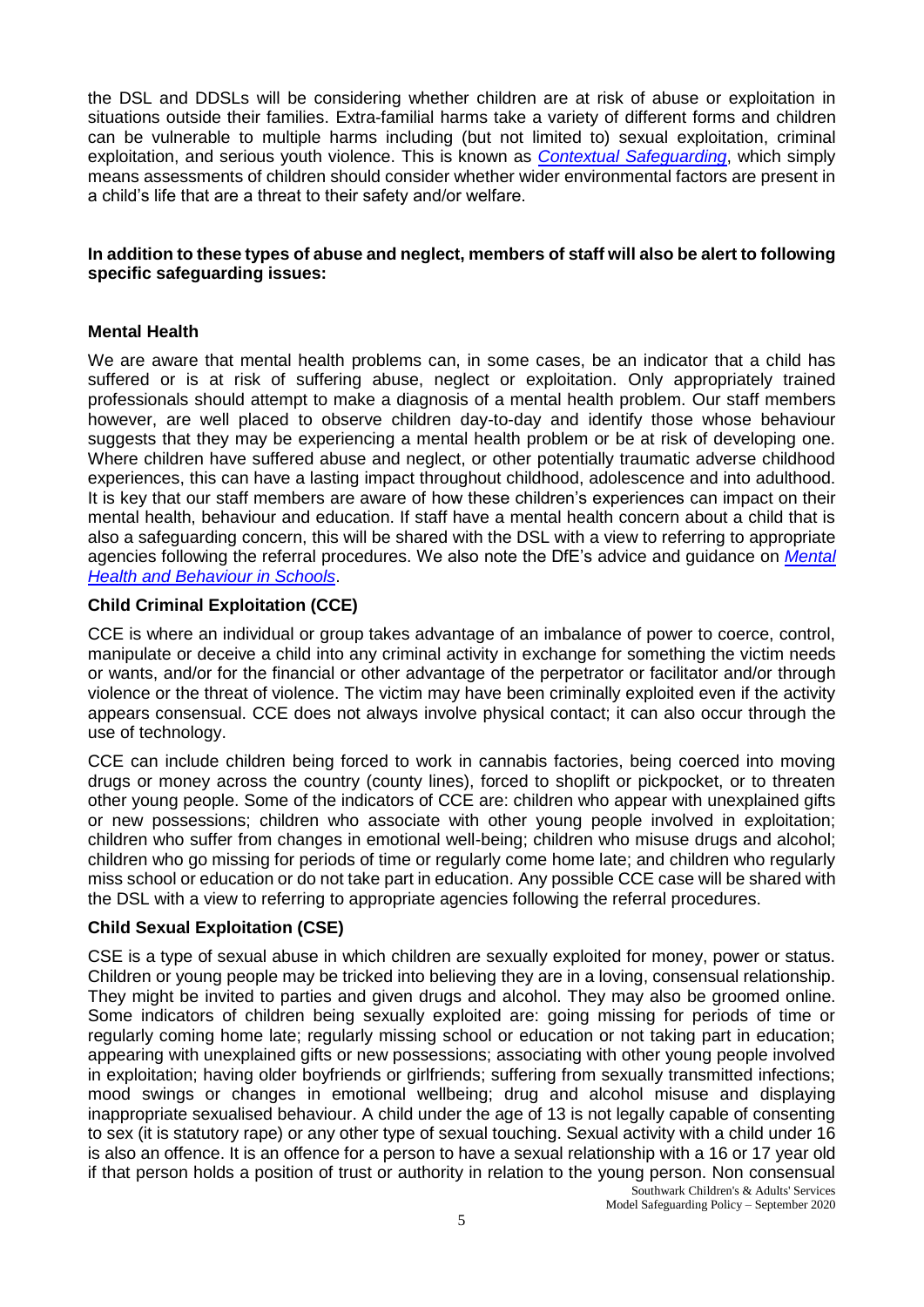sex is rape whatever the age of the victim. If the victim is incapacitated through drink or drugs, or the victim or his or her family has been subject to violence or the threat of it, they can not be considered to have given true consent and therefore offences may have been committed. Child sexual exploitation is therefore potentially a child protection issue for all children under the age of 18.

Where it comes to our notice that a child under the age of 13 is, or may be, sexually active, whether or not they are a pupil of this school, this will result in an immediate referral to Children's Services. In the case of a young person between the ages of 13 and 16, an individual risk assessment will be conducted in accordance with the *[London Child Protection Procedures](http://www.londoncp.co.uk/index.html)*. This will determine how and when information will be shared with parents and the investigating agencies.

## **'Sexting'**

Creating and sharing sexual photos and videos of under-18s is illegal. Sharing youth produced sexual imagery, which is commonly known as 'sexting' covers the incidents where

- A person under the age of 18 creates and shares sexual imagery of themselves with a peer under the age of 18
- A person under the age of 18 shares sexual imagery created by another person under the age of 18 with a peer under the age of 18 or an adult
- A person under the age of 18 is in possession of sexual imagery created by another person under the age of 18.

When such an incident involving youth produced sexual imagery comes to a member of staff's attention, this will be shared with the designated safeguarding lead with a view to referring to appropriate agencies following the referral procedures. Further information and advice on youth produced sexual imagery is available in the non-statutory guidance produced by the UK Council for Child Internet Safety (UKCCIS) '*[Sexting in schools and colleges](https://www.gov.uk/government/uploads/system/uploads/attachment_data/file/609874/6_2939_SP_NCA_Sexting_In_Schools_FINAL_Update_Jan17.pdf)*'.

## **Serious violence**

All staff will be made aware of indicators, which may signal that children are at risk from, or are involved with serious crime. These may include increased absence from school, a change in friendships or relationships with older individuals or groups, a significant decline in performance, signs of self-harm or significant change in wellbeing, or signs of assault or unexplained injuries. Unexplained gifts or new possessions could also indicate that children have been approached by, or are involved with, individuals associated with criminal networks or gangs. We are also aware that fear and a need for self-protection is a key motivation for children to carry a weapon – it affords a child a feeling of power. Neighbourhoods with high levels of deprivation and social exclusion generally have the highest rates of gun and knife crime. Children are more likely to carry knives and other weapons than guns. All staff will be aware of the associated risks and will share any concerns about or knowledge of such children immediately with the DSL. Further advice on these is available in the Home Office documents *[Preventing youth violence and gang involvement](https://www.gov.uk/government/publications/advice-to-schools-and-colleges-on-gangs-and-youth-violence)* and *[Criminal](https://www.gov.uk/government/publications/criminal-exploitation-of-children-and-vulnerable-adults-county-lines)  [exploitation of children and vulnerable adults: county lines](https://www.gov.uk/government/publications/criminal-exploitation-of-children-and-vulnerable-adults-county-lines)*.

### **Child criminal exploitation: county lines**

Criminal exploitation of children is a geographically widespread form of harm that is a typical feature of county lines criminal activity: drug networks or gangs groom and exploit children and young people to carry drugs and money from urban areas to suburban and rural areas, market and seaside towns. Key to identifying potential involvement in county lines are missing episodes, when the victim may have been trafficked for the purpose of transporting drugs. Like other forms of abuse and exploitation, county lines exploitation can affect any child or young person (male or female) under the age of 18 years; can still be exploitation even if the activity appears consensual; can involve force and/or enticement-based methods of compliance and is often accompanied by violence or threats of violence; can be perpetrated by individuals or groups, males or females, and young people or adults; and is typified by some form of power imbalance in favour of those perpetrating the exploitation. Whilst age may be the most obvious, this power imbalance can also be due to a range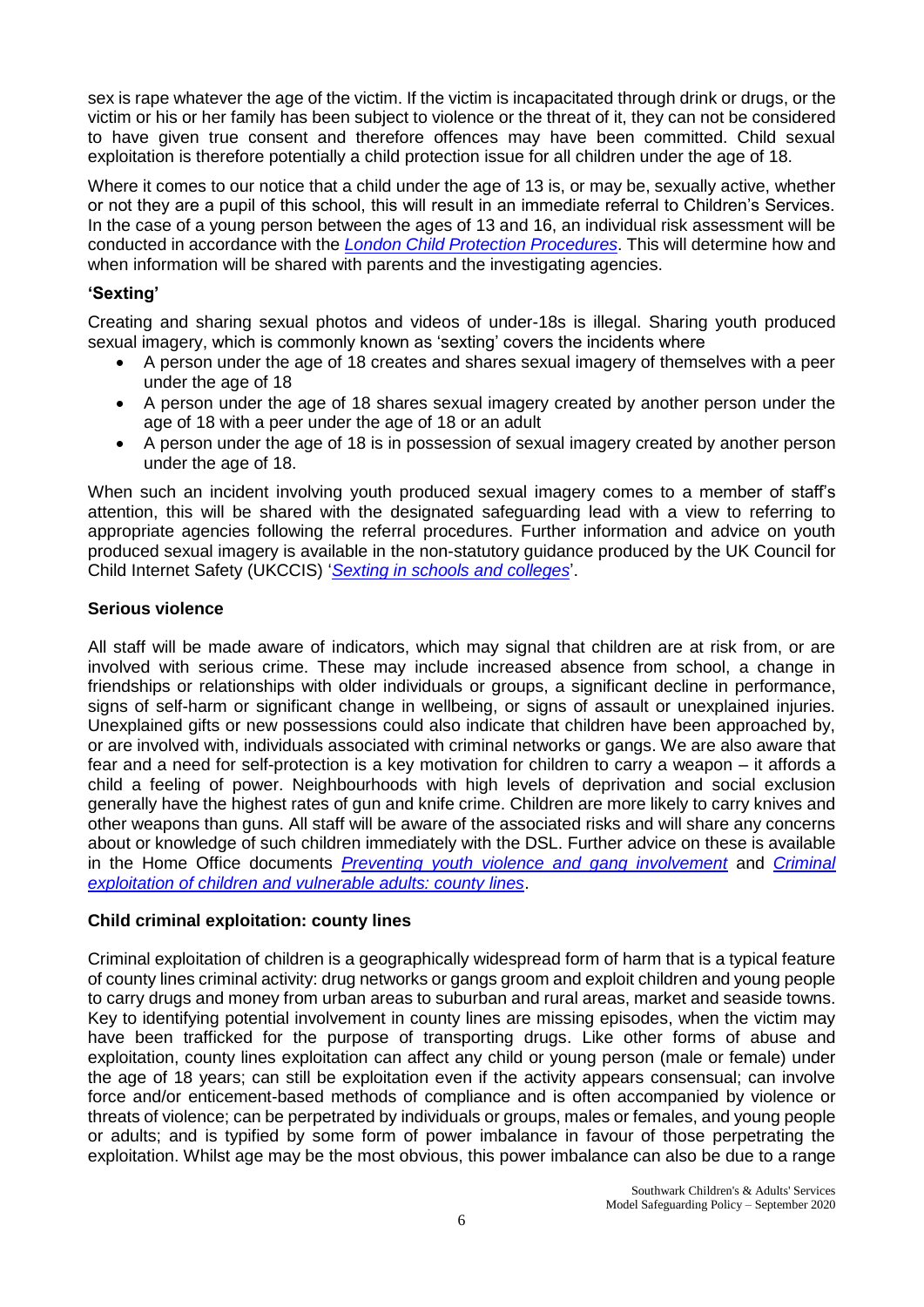of other factors including gender, cognitive ability, physical strength, status, and access to economic or other resources.

## **Peer on peer abuse**

Children are capable of abusing their peers. This can take different forms, such as bullying (including cyberbullying), physical abuse (such as hitting, kicking, shaking, biting, hair pulling, or otherwise causing physical harm; violence, particularly pre-planned, forcing other children to use drugs or alcohol, initiation/hazing type violence and rituals), emotional abuse (blackmail or extortion, threats and intimidation), sexual violence, such as rape, assault by penetration and sexual harassment, such as sexual comments, remarks, jokes and online sexual harassment, sexting, sexual abuse (indecent exposure, indecent touching or serious sexual assaults, forcing other children to watch pornography or take part in sexting) and sexual exploitation (encouraging other children to engage in inappropriate sexual behaviour, having an older boyfriend/girlfriend, associating with unknown adults or other sexually exploited children, staying out overnight, photographing or videoing other children performing indecent acts) and upskirting, which typically involves taking a picture under a person's clothing without them knowing, with the intention of viewing their genitals or buttocks to obtain sexual gratification or cause the victim humiliation, distress or alarm. Upskirting is now a criminal offence. Although it is more likely that girls will be victims and boys perpetrators, all peer on peer abuse is unacceptable and will be taken seriously. We do not tolerate these or pass them off as "banter", "just having a laugh" or "part of growing up".

The school has a strong commitment to an anti-bullying policy and will consider all coercive acts and peer on peer abuse within a Child Protection context. We recognise that some pupils will sometimes negatively affect the learning and wellbeing of other pupils and their behaviour will be dealt with under the school's behaviour policy. As a school, we will minimise the risk of allegations against other pupils by providing a developmentally appropriate PSHE syllabus which develops pupils' understanding of acceptable behaviour and keeping themselves safe, having systems in place for any pupil to raise concerns with staff, knowing that they will be listened to, believed and valued, delivering targeted work on assertiveness and keeping safe to those pupils identified as being at risk, developing robust risk assessments and providing targeted work for pupils identified as being a potential risk to other pupils. Any possible peer on peer abuse case will be shared with the DSL with a view to referring to appropriate agencies following the referral procedures. We also note the DfE's advice and guidance on *[Preventing and Tackling Bullying.](https://assets.publishing.service.gov.uk/government/uploads/system/uploads/attachment_data/file/623895/Preventing_and_tackling_bullying_advice.pdf)*

### **Sexual violence and sexual harassment between children**

Sexual violence and sexual harassment can occur between two children of any age and sex. It can also occur through a group of children sexually assaulting or sexually harassing a single child or group of children. It can occur online and offline (both physically and verbally). It is more likely that girls will be the victims of sexual violence and sexual harassment and more likely it will be perpetrated by boys. Children who are victims of sexual violence and sexual harassment will find the experience stressful and distressing. This will affect their educational attainment. Staff will share any concerns about or knowledge of such incidents immediately with the DSL with a view to ensuring that support systems are in place for victims (and alleged perpetrators). We take these incidents seriously and ensure that victims are protected, offered appropriate support and every effort is made to ensure their education is not disrupted. Where necessary, we will work with relevant external agencies to address the issue, which may include a referral to MASH and reporting to the Police. Further information is available in '*Part 5: Child on child sexual violence and sexual harassment*' of DfE guidance "*[Keeping children safe in education](https://www.gov.uk/government/publications/keeping-children-safe-in-education--2)*".

# **Domestic abuse**

Domestic violence and abuse is any incident or pattern of incidents of controlling, coercive, threatening behaviour, violence or abuse between those aged 16 or over who are, or have been, intimate partners or family members regardless of gender or sexuality. The abuse can encompass, but is not limited to psychological, physical, sexual, financial and emotional. All children can witness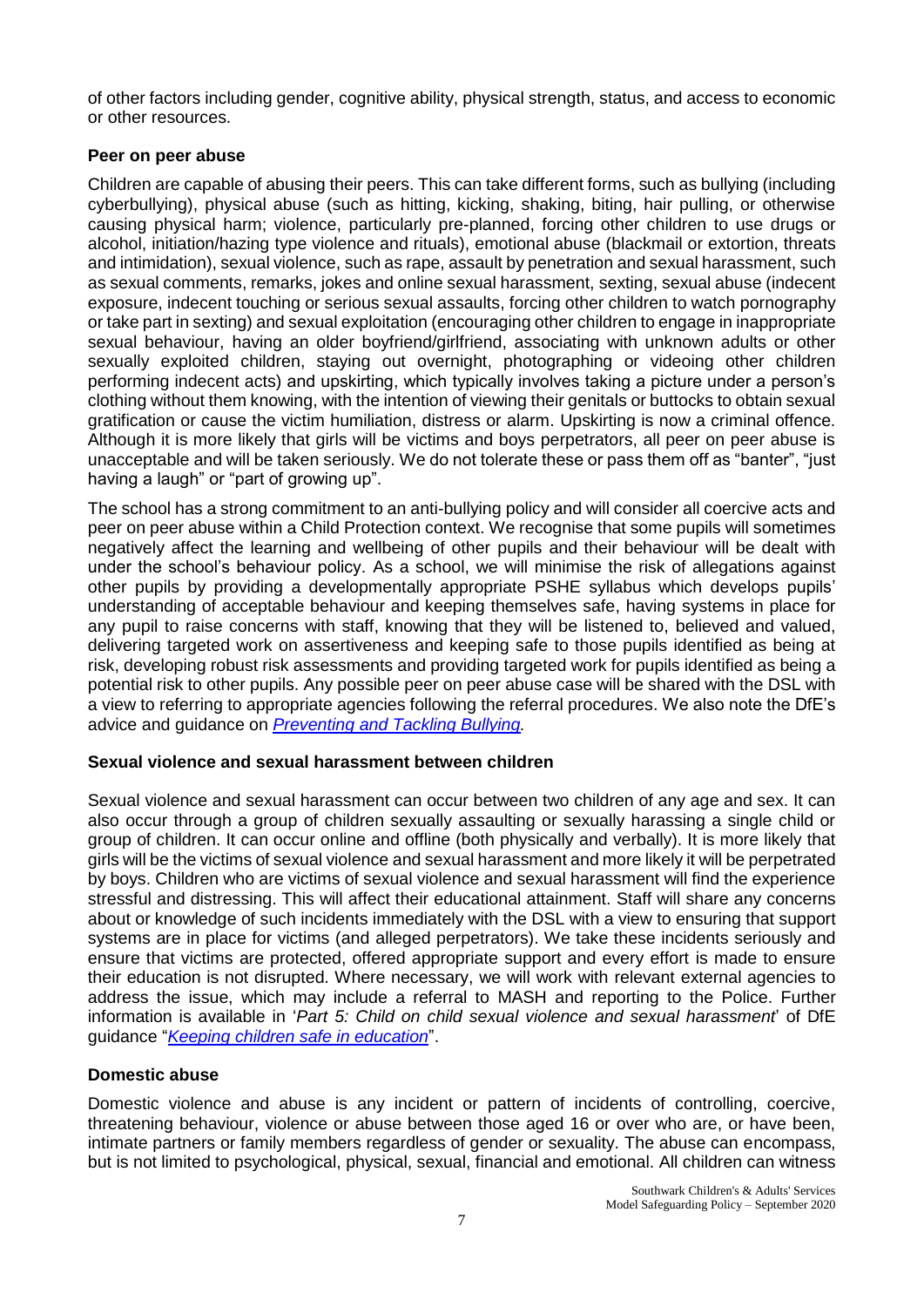and be adversely affected by domestic abuse in the context of their home life where domestic abuse occurs between family members. Exposure to domestic abuse and/or violence can have a serious, long lasting emotional and psychological impact on children. In some cases, a child may blame themselves for the abuse or may have had to leave the family home as a result. If members of staff have a concern about or knowledge of any domestic abuse incidents, they will share it immediately with the DSL with a view to referring to appropriate agencies. Information is available about *[Domestic](https://www.southwark.gov.uk/community-safety/domestic-violence-and-abuse/domestic-violence?chapter=2&displaypref=contrast&article)  [abuse and how to get help in Southwark](https://www.southwark.gov.uk/community-safety/domestic-violence-and-abuse/domestic-violence?chapter=2&displaypref=contrast&article)*. Southwark Council's support and service provider Solace (020 7593 1290, [southwark@solacewomensaid.org\)](mailto:southwark@solacewomensaid.org) offer free and confidential support for women and men aged 16 or over who are survivors of domestic abuse.

# **Violence Against Women and Girls (VAWG)**

VAWG is defined as any act of gender–based violence that results in, or is likely to result in physical, sexual or psychological harm or suffering to women including threats of such acts, coercion or arbitrary deprivation of liberty, whether occurring in public or private life. VAWG is the umbrella term which brings together multiple forms of serious violence such as crimes committed in the name of "honour"; domestic abuse; female genital mutilation (FGM); forced marriage; sexual violence, abuse, exploitation and rape; stalking; harassment; trafficking for sexual exploitation; prostitution. If members of staff have a concern about or knowledge of any VAWG incidents, they will share it immediately with the DSL with a view to referring to appropriate agencies. We also note *[Southwark's](https://www.southwark.gov.uk/community-safety/domestic-violence-and-abuse/domestic-violence?chapter=4&displaypref=contrast)  [VAWG Strategy](https://www.southwark.gov.uk/community-safety/domestic-violence-and-abuse/domestic-violence?chapter=4&displaypref=contrast)*.

### **So-called 'honour-based' abuse (HBA) (including Female Genital Mutilation and Forced Marriage)**

HBA includes incidents or crimes which have been committed to protect or defend the honour of the family and/or the community, including female genital mutilation (FGM), forced marriage, and practices such as breast ironing. Abuse committed in the context of preserving "honour" often involves a wider network of family or community pressure and can include multiple perpetrators. All forms of HBV are abuse (regardless of the motivation) and will be handled and escalated as such. If members of staff have a concern about or knowledge of a child that might be at risk of HBA or who has suffered from HBA, they will share it immediately with the DSL with a view to referring to appropriate agencies.

# **Female Genital Mutilation (FGM)**

FGM is a procedure where the female genital organs are injured or changed and there is no medical reason for this. It is frequently a very traumatic and violent act for the victim and can cause harm in many ways. The practice can cause severe pain and there may be immediate and/or long-term health consequences, including mental health problems, difficulties in childbirth, causing danger to the child and mother; and/or death.

FGM is a deeply embedded social norm, practised by families for a variety of complex reasons. It is often thought to be essential for a girl to become a proper woman, and to be marriageable. The practice is not required by any religion.

FGM is an unacceptable practice for which there is no justification. It is child abuse and a form of violence against women and girls.

FGM is prevalent in 30 countries and is a deeply rooted practice, widely carried out mainly among specific ethnic populations in Africa and parts of the Middle East and Asia. While FGM is concentrated in countries around the Atlantic coast to the Horn of Africa, in areas of the Middle East like Iraq and Yemen, it has also been documented in communities in Colombia, Iran, Israel, Oman, The United Arab Emirates, The Occupied Palestinian Territories, India, Indonesia, Malaysia, Pakistan and Saudi Arabia. It has also been identified in parts of Europe, North America and Australia.

FGM is illegal in the UK. It is estimated that approximately 60,000 girls aged 0-14 were born in England and Wales to mothers who had undergone FGM and approximately 103,000 women aged 15-49 and approximately 24,000 women aged 50 and over who have migrated to England and Wales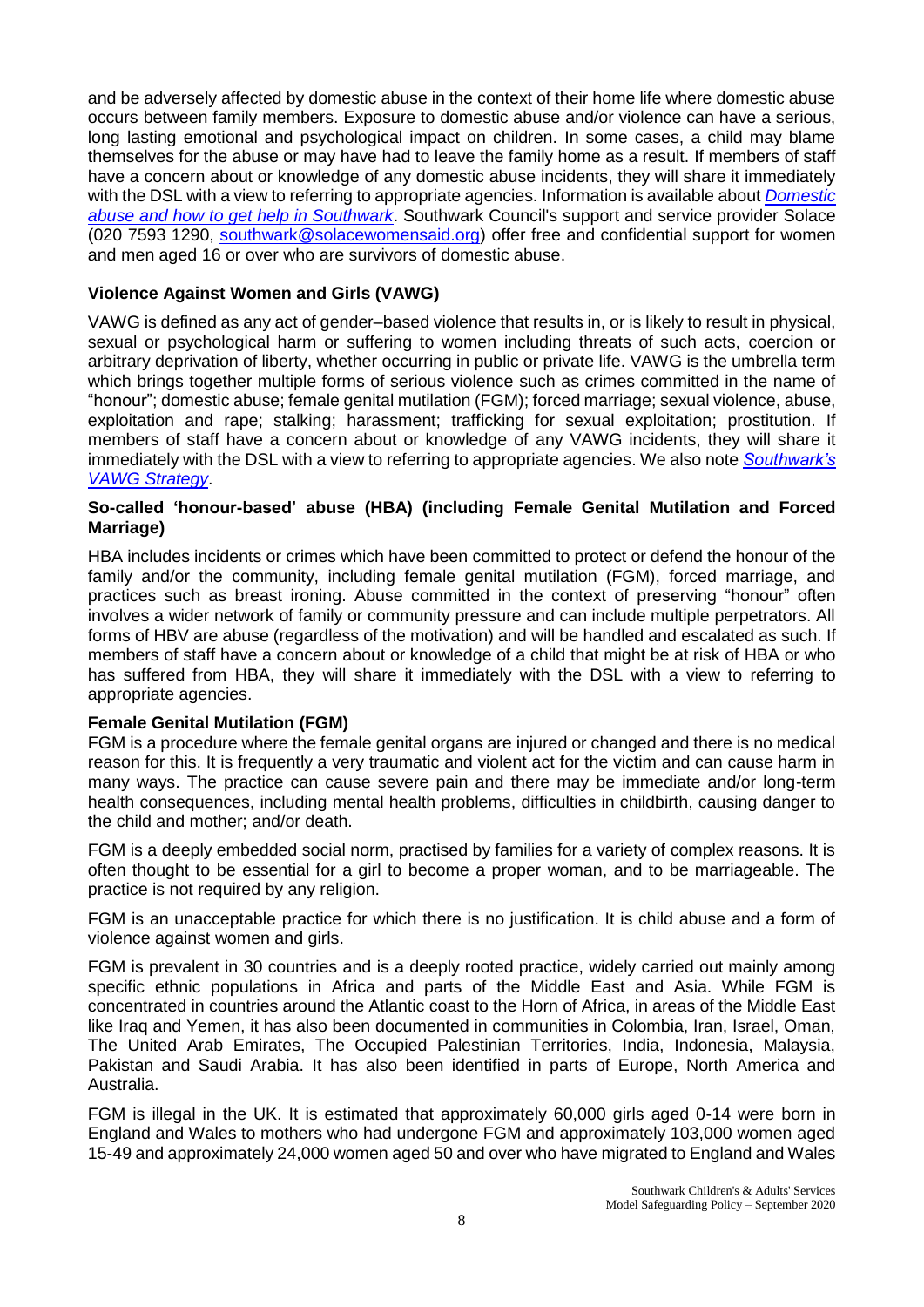are living with the consequences of FGM. In addition, approximately 10,000 girls aged under 15 who have migrated to England and Wales are likely to have undergone FGM.

We note a new duty that was introduced on 31 October 2015 that requires teachers, which includes qualified teachers or persons who are employed or engaged to carry out teaching work in schools and other institutions to report 'known' cases of FGM in girls aged under 18 to the police. The duty applies to any teacher who is employed or engaged to carry out 'teaching work', whether or not they have qualified teacher status, in maintained schools, academies, free schools, independent schools, non-maintained special schools, sixth form colleges, 16-19 academies, relevant youth accommodation or children's homes in England. The duty does not apply in relation to suspected cases – it is limited to 'known' cases' (i.e. those which are visually identified or disclosed to a professional by the victim). It will be rare for teachers to see visual evidence, and they should not be examining pupils or students. The duty does not apply in cases where the woman is over 18 at the time of the disclosure/discovery of FGM (even if she was under 18 when the FGM was carried out). Further information on this duty can be found in the document "*[Mandatory Reporting of Female](https://www.gov.uk/government/publications/mandatory-reporting-of-female-genital-mutilation-procedural-information)  Genital Mutilation – [procedural information](https://www.gov.uk/government/publications/mandatory-reporting-of-female-genital-mutilation-procedural-information)*". A useful summary of the FGM mandatory reporting duty is available in *[FGM Fact Sheet](https://assets.publishing.service.gov.uk/government/uploads/system/uploads/attachment_data/file/496415/6_1639_HO_SP_FGM_mandatory_reporting_Fact_sheet_Web.pdf)*.

Teachers in our school will personally report to the police cases where they discover that an act of FGM appears to have been carried out. Unless the teacher has good reason not to, they will still discuss any such case with the designated safeguarding lead (or deputy) with a view to involving children's social care as appropriate.

## **Forced marriage**

Forcing a person into a marriage is a crime in England and Wales. A forced marriage is one entered into without the full and free consent of one or both parties and where violence, threats or any other form of coercion is used to cause a person to enter into a marriage. Threats can be physical or emotional and psychological. A lack of full and free consent can be where a person does not consent or where they cannot consent (if they have learning disabilities, for example). Nevertheless, some perpetrators use perceived cultural practices as a way to coerce a person into marriage. We note The Forced Marriage Unit's *[statutory guidance](https://www.gov.uk/guidance/forced-marriage)* and especially Chapter 7 on page 32 of the *[Multi](https://assets.publishing.service.gov.uk/government/uploads/system/uploads/attachment_data/file/322307/HMG_MULTI_AGENCY_PRACTICE_GUIDELINES_v1_180614_FINAL.pdf)[agency guidelines](https://assets.publishing.service.gov.uk/government/uploads/system/uploads/attachment_data/file/322307/HMG_MULTI_AGENCY_PRACTICE_GUIDELINES_v1_180614_FINAL.pdf)*, which is specifically aimed at teachers, lecturers and other members of staff within schools, colleges and universities. Any possible forced marriage case will be shared with the DSL with a view to referring to appropriate agencies following the referral procedures.

### **Preventing Radicalisation**

The Counter-Terrorism and Security Act 2015 places a duty on specified authorities, including local authorities and childcare, education and other children's services providers, in the exercise of their functions, to have due regard to the need to prevent people from being drawn into terrorism ("the Prevent duty"). Young people can be exposed to extremist influences or prejudiced views, in particular those via the internet and other social media. Schools can help to protect children from extremist and violent views in the same ways that they help to safeguard children from drugs, gang violence or alcohol.

Examples of the ways in which people can be vulnerable to radicalisation and the indicators that might suggest that an individual might be vulnerable:

- Example indicators that an individual is engaged with an extremist group, cause or ideology include: spending increasing time in the company of other suspected extremists; changing their style of dress or personal appearance to accord with the group; their day-to-day behaviour becoming increasingly centred around an extremist ideology, group or cause; loss of interest in other friends and activities not associated with the extremist ideology, group or cause; possession of material or symbols associated with an extremist cause (e.g. the swastika for far right groups); attempts to recruit others to the group/cause/ideology; or communications with others that suggest identification with a group/cause/ideology.
- Example indicators that an individual has an intention to use violence or other illegal means include: clearly identifying another group as threatening what they stand for and blaming that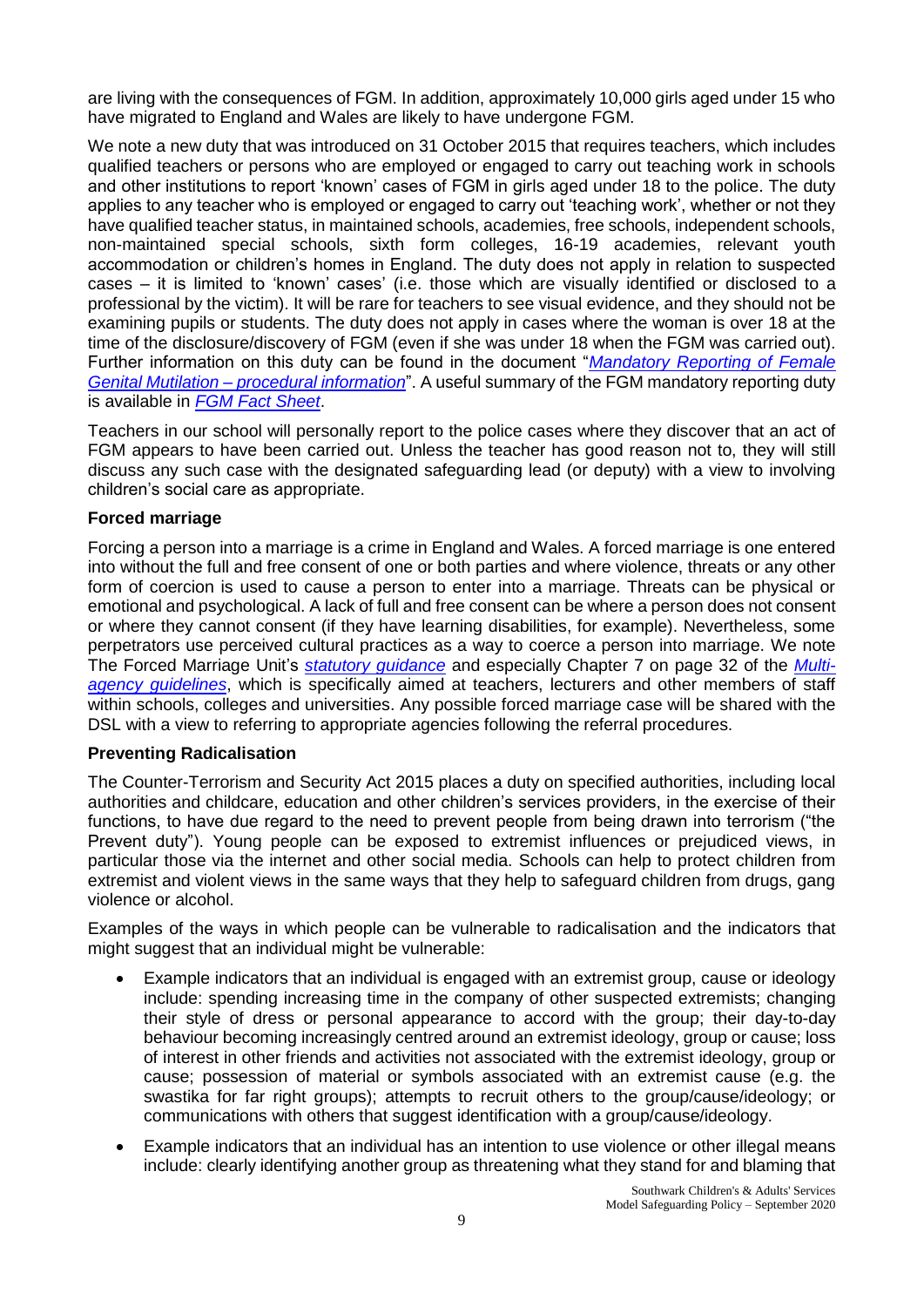group for all social or political ills; using insulting or derogatory names or labels for another group; speaking about the imminence of harm from the other group and the importance of action now; expressing attitudes that justify offending on behalf of the group, cause or ideology; condoning or supporting violence or harm towards others; or plotting or conspiring with others.

 Example indicators that an individual is capable of contributing directly or indirectly to an act of terrorism include: having a history of violence; being criminally versatile and using criminal networks to support extremist goals; having occupational skills that can enable acts of terrorism (such as civil engineering, pharmacology or construction); or having technical expertise that can be deployed (e.g. IT skills, knowledge of chemicals, military training or survival skills).

The examples above are not exhaustive and vulnerability may manifest itself in other ways. There is no single route to terrorism nor is there a simple profile of those who become involved. For this reason, any attempt to derive a 'profile' can be misleading. It must not be assumed that these characteristics and experiences will necessarily lead to individuals becoming terrorists, or that these indicators are the only source of information required to make an appropriate assessment about vulnerability.

**Channel** is a voluntary, confidential support programme which focuses on providing support at an early stage to people who are identified as being vulnerable to being drawn into terrorism that uses existing collaboration between local authorities, the police, statutory partners (such as the education sector, social services, children's and youth services and offender management services) and the local community.

We will refer children at risk of harm as a result of involvement or potential involvement in extremist activity to Southwark Multi Agency Safeguarding Hub (*[MASH](https://www.southwark.gov.uk/childcare-and-parenting/children-s-social-care/child-protection/multi-agency-safeguarding-hub-mash)*). The MASH will share the referral details of new referrals with the Prevent lead police officer and LA Prevent coordinator at the point the referral is received. The referral will then be processed though the MASH multi agency information sharing system and parallel to this the Prevent police officer will be carrying out initial screening checks. The Prevent police officer will make a referral to the Channel Practitioner if there are sufficient concerns.

# **Private Fostering**

Private fostering is when a child under the age of 16 (under 18 if disabled) is cared for by someone who is not their parent or a 'close relative'. This is a private arrangement made between a parent and a carer, for 28 days or more. Close relatives are defined as step-parents, grandparents, brothers, sisters, uncles or aunts (whether of full blood, half blood or by marriage). Great grandparents, great aunts, great uncles and cousins are not regarded as close relatives.

The law requires that Southwark Council should be notified if anyone is looking after someone else's child for 28 days or more. The purpose of the council's involvement is to support the child and private foster family (and wherever possible the biological parent/s) with any issues arising. These may be practical issues such as benefits, housing, immigration or emotional issues such as keeping contact with biological family, maintaining cultural identity.

If we become aware of a child in a private fostering arrangement within Southwark, we will notify the council's Multi Agency Safeguarding Hub (*[MASH](https://www.southwark.gov.uk/childcare-and-parenting/children-s-social-care/child-protection/multi-agency-safeguarding-hub-mash)*) by emailing *[MASH@southwark.gov.uk](mailto:MASH@southwark.gov.uk)* or calling **020 7525 1921**. Advice about whether there is a need to notify the council, can be obtained by calling **07539 346808** or sending an email to *[privatefosteringadvice@southwark.gov.uk](mailto:privatefosteringadvice@southwark.gov.uk)*.

# **REFERRALS**

Where there is a safeguarding concern, we take into account the child's wishes and feelings when determining what action to take and what services to provide. We have systems in place for children to express their views and give feedback. We acknowledge that children who are affected by abuse or neglect may demonstrate their needs and distress through their words, actions, behaviour,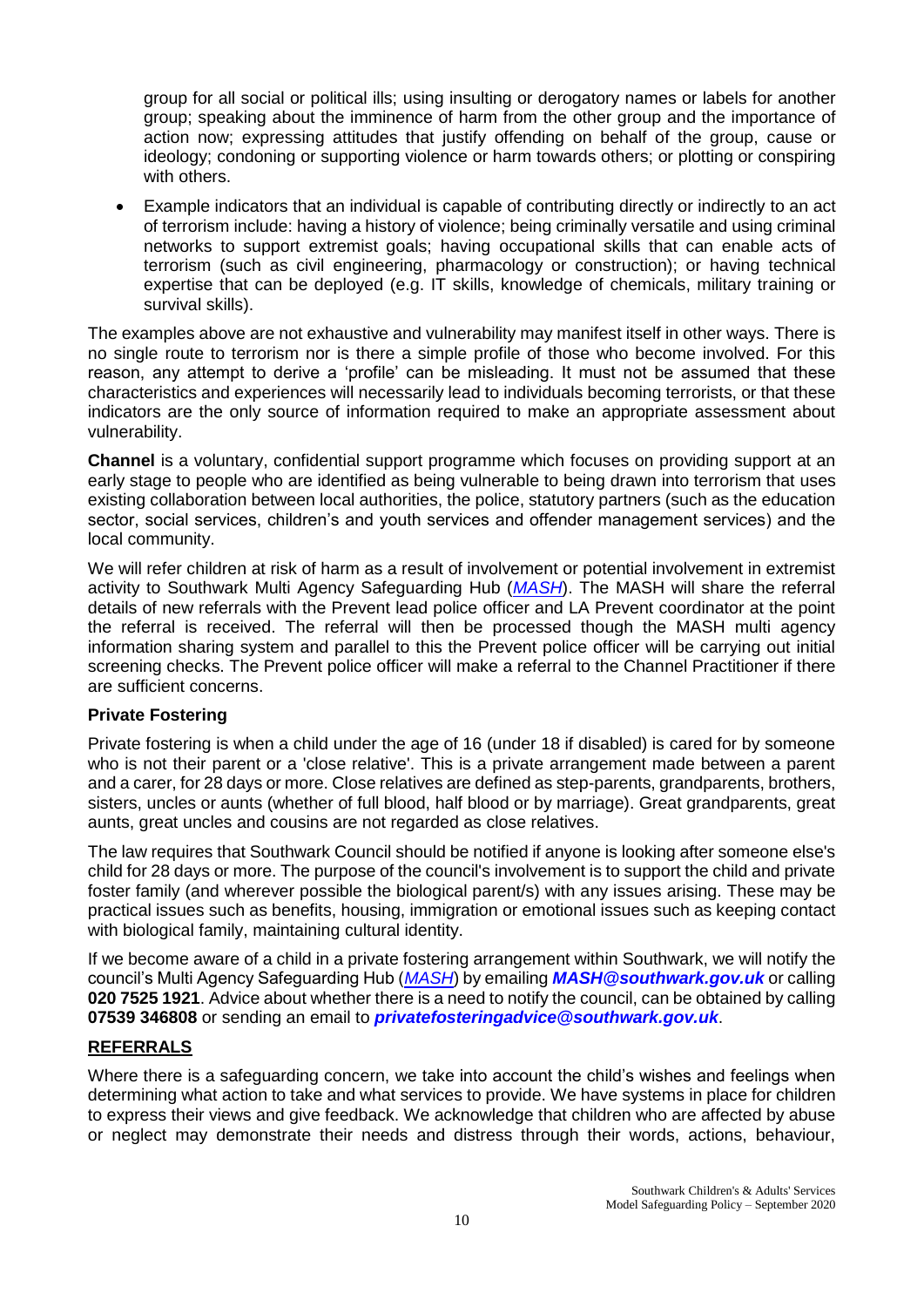demeanour, school work or other children. Ultimately, all our systems and processes operate with the best interests of the child at heart.

Referrals to services regarding concerns about a child or family typically fall into three categories:

- Early Help Services;
- Child in need Section 17 (Children Act 1989) referrals;
- Child protection Section 47 (Children Act 1989) referrals.

*[The Southwark Safeguarding Board Multi Agency Threshold Guide](https://schools.southwark.gov.uk/assets/attach/5087/SSCB-Threshold-of-needs-2019-final.pdf)* sets out the different levels of need and detailed guidance about how concerns within these different levels should be responded to by Southwark agencies.

Safeguarding referrals should be made to Southwark Multi Agency Safeguarding Hub (*[MASH](https://www.southwark.gov.uk/childcare-and-parenting/children-s-social-care/child-protection/multi-agency-safeguarding-hub-mash)*) via the *[Referral Form](https://www.safeguarding.southwark.gov.uk/assets/files/524/updated-multi-agency-referral-form-updated-5.12.19.docx)* and copied to the LA's Schools Safeguarding Coordinator. Prior to any written form being sent as a referral to social care, there should be a verbal consultation with the MASH social worker or manager, by calling the duty desk on **020 7525 1921,** to ensure that making a referral is an appropriate action. The parent/carer will normally be contacted to obtain their consent before a referral is made. However, if the concern involves, for example alleged or suspected child sexual abuse, Honour Based Abuse, fabricated or induced illness or the Designated Safeguarding Lead has reason to believe that informing the parent at this stage might compromise the safety of the child or a staff member, nothing should be said to the parent/carer ahead of the referral, but a rationale for the decision to progress without consent should be provided with the referral.

When we make a referral, the local authority should make a decision, within one working day of a referral being made, about the type of response that is required and should let us, as the referrer know the outcome. We will follow up if this information is not forthcoming.

If, after a referral, the child's situation does not appear to be improving, we will consider following local escalation procedures to ensure that the concerns have been addressed and, most importantly, that the child's situation improves.

The *[Early Help Referral Form](https://www.southwark.gov.uk/assets/attach/4659/New-Early-Help-Referral-Form-2-1-.docx)* will be used to request additional early help for a family when the needs of a child are beyond the level of support that can be provided by universal services. Southwark's *[Family Early Help](https://www.southwark.gov.uk/childcare-and-parenting/children-s-social-care/family-early-help-feh/family-early-help-feh-strategy) Service* Duty number is **020 7525 1922**, which will give four options:

- General enquiries and signposting
- Family Early Help Duty Manager for general advice including consultations around potential and new referrals and current casework
- Education, Inclusion and Attendance support and advice including all enforcement activity
- Parenting support and advice and information on parenting course and group work programmes

In circumstances where a child has an unexplained or suspicious injury that requires urgent medical attention, the CP referral process should not delay the administration of first aid or emergency medical assistance. **If a pupil is thought to be at immediate risk because of parental violence, intoxication, substance abuse, mental illness or threats to remove the child during the school day, for example, urgent Police intervention will be requested**.

Where a child sustains a physical injury or is distressed as a result of reported chastisement, or alleges that they have been chastised by the use of an implement or substance, this will immediately be reported for investigation.

All parents applying for places at this school will be informed of our safeguarding responsibilities and the existence of this policy. In situations where pupils sustain injury or are otherwise affected by an accident or incident whilst they are the responsibility of the school, parents will be notified of this as soon as possible.

recognises the need to be alert to the risks posed by strangers or others (including the parents or carers of other pupils) who may wish to harm children in school or pupils travelling to and from school and will take all reasonable steps to lessen such risks.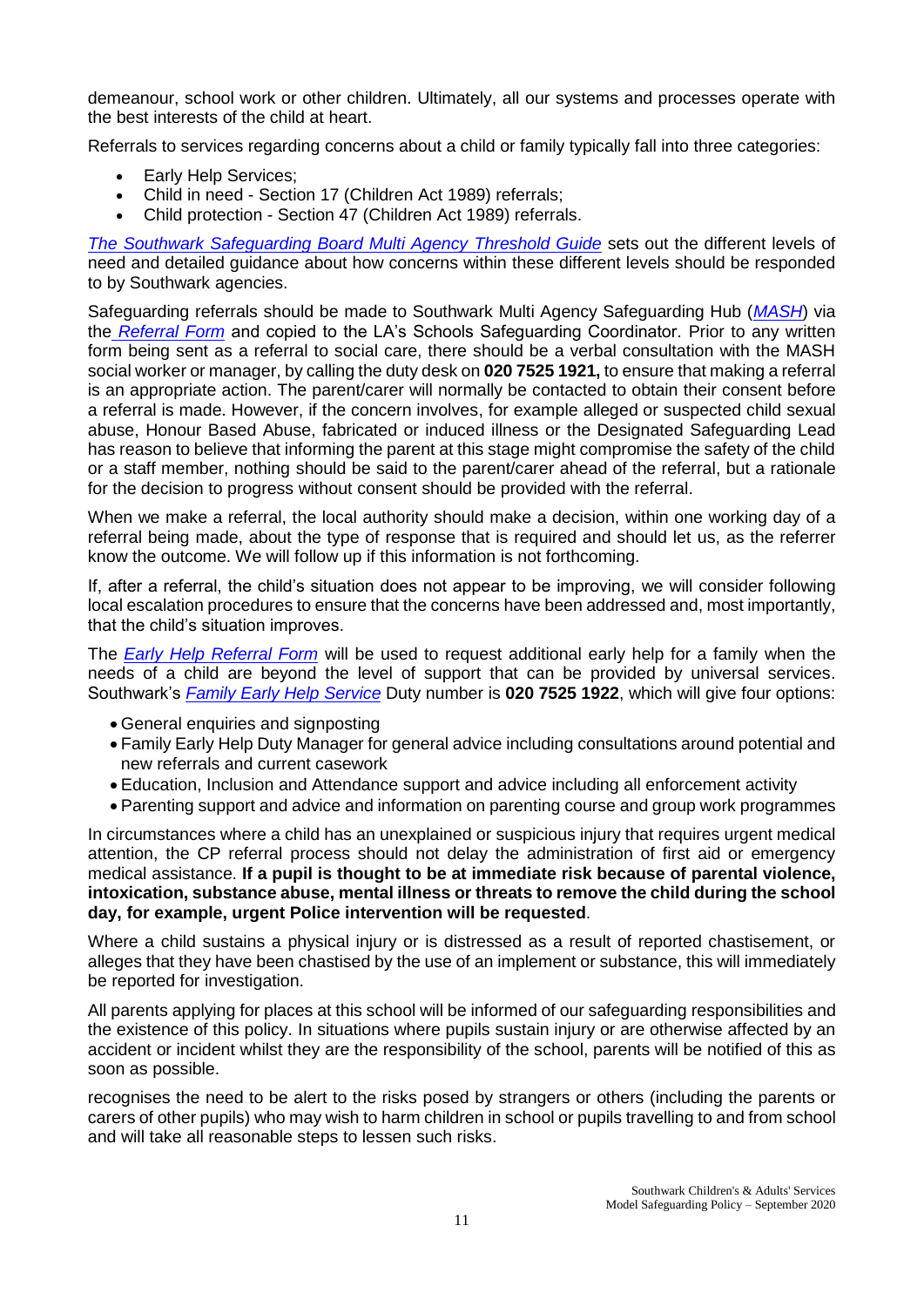# **VULNERABLE PUPILS**

Particular vigilance will be exercised in respect of pupils who are subject to Child Protection Plan and any incidents or concerns involving these children will be reported immediately to the allocated Social Worker (and confirmed in writing; copied to the LA's Schools Safeguarding Coordinator). If the pupil in question is a Looked-After child, this will also be brought to the notice of the Designated Person with responsibility for children in public care. The School's Designated Teacher for Lookedafter and Previously Looked-after Children will work with the virtual school head, who manages pupil premium plus for looked after children, to discuss how funding can be best used to support the progress of looked after children in the school and meet the needs identified in the child's personal education plan. The designated teacher will also work with the virtual school head to promote the educational achievement of previously looked after children. We note the DfE's statutory guidance *[Designated teacher for looked-after and previously looked-after children](https://www.gov.uk/government/publications/designated-teacher-for-looked-after-children)*.

Local authorities should share with our school/setting the fact a child has a social worker, and the DSL will hold and use this information so that decisions can be made in the best interests of the child's safety, welfare and educational outcomes. This will be considered as a matter of routine. There are clear powers to share this information under existing duties on both local authorities and schools and colleges to safeguard and promote the welfare of children. Where children need a social worker, this will inform decisions about safeguarding (for example, responding to unauthorised absence or missing education where there are known safeguarding risks) and about promoting welfare (for example, considering the provision of pastoral and/or academic support, alongside action by statutory services).

We acknowledge that children with special educational needs (SEN) and disabilities can face additional safeguarding challenges. We are aware that additional barriers can exist when recognising abuse and neglect in this group of children. This can include assumptions that indicators of possible abuse such as behaviour, mood and injury relate to the child's disability without further exploration; children with SEN and disabilities can be disproportionally impacted by things like bullying- without outwardly showing any signs; and communication barriers and difficulties in overcoming these barriers.

If a pupil discloses that they have witnessed domestic abuse or it is suspected that they may be living in a household which is affected by family violence, this will be referred to the Designated Safeguarding Lead as a safeguarding issue.

The School also acknowledges the additional need for support and protection of children who are vulnerable by virtue of homelessness, refugee/asylum seeker status, the effects of substance abuse within the family, those who are young carers, mid-year admissions, pupils who are excluded from school and pupils where English is an additional language, particularly for very young children, using the translation service if necessary.

### **TRAINING**

All staff members will receive appropriate safeguarding and child protection training (including online safety) which is regularly updated. In addition, all staff members will receive safeguarding and child protection updates (for example, via email, e-bulletins and staff meetings), as required, but at least annually, to provide them with relevant skills and knowledge to safeguard children effectively. All newly recruited staff (teaching and non-teaching) and Governors will be apprised of this policy and will be required to attend relevant LA or Southwark Safeguarding Children Partnership (SSCP) training. In addition, all new staff and temporary staff will be required to attend an induction session with the Designated Safeguarding Lead or their deputy on their first day in the school.

The Designated Safeguarding Lead (and their Deputies) will attend the LA's dedicated induction course and then refresher training at least every two years. The designated safeguarding lead will also undertake Prevent awareness training and will be able to understand the unique risks associated with online safety. In addition to this formal training, their knowledge and skills will be refreshed (for example, via e-bulletins, meeting other designated safeguarding leads or simply taking time to read and digest safeguarding developments) at regular intervals, as required, but at least annually, to allow them to understand and keep up with any developments relevant to their role.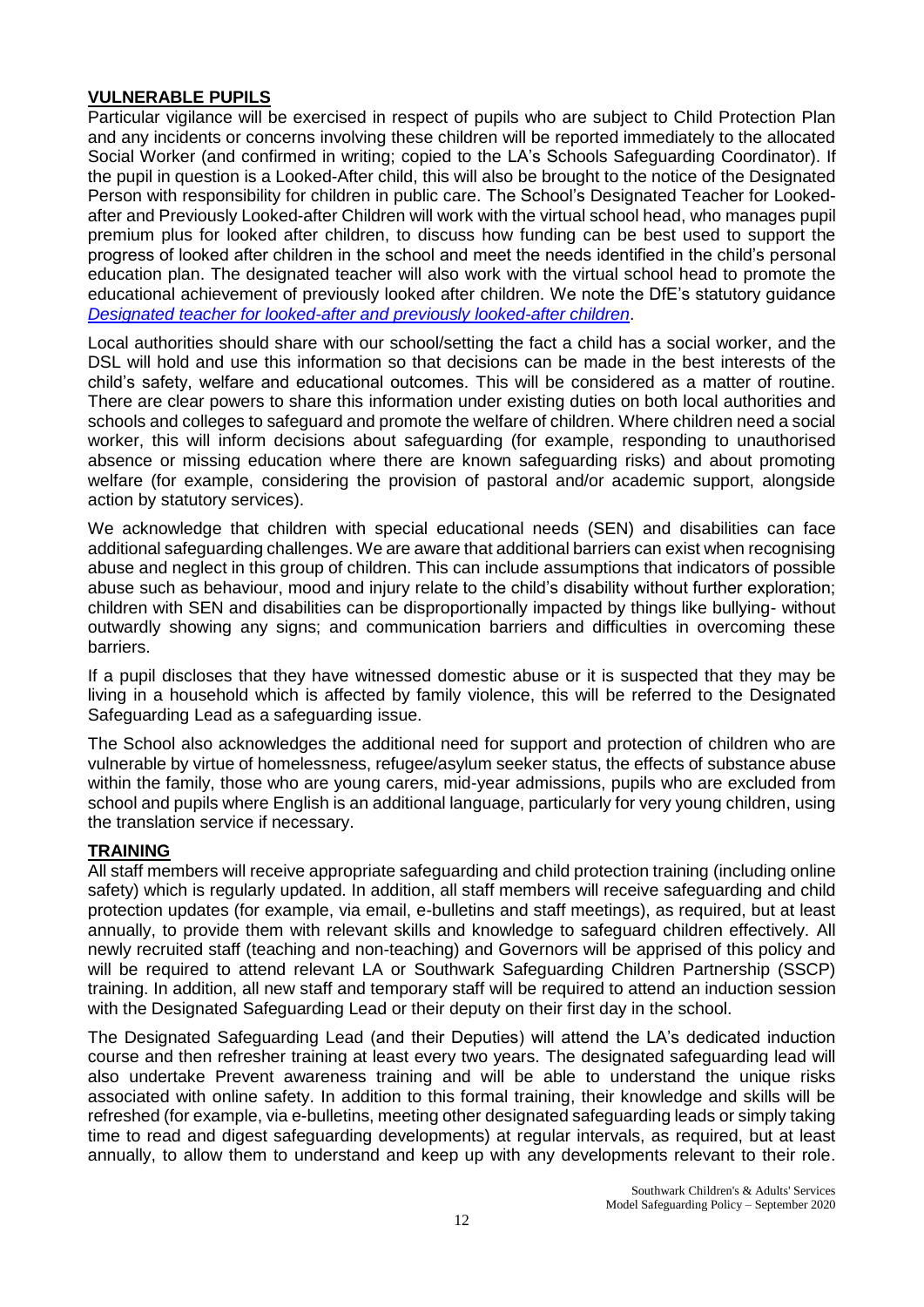Designated staff will be encouraged to attend appropriate network meetings and to participate in the *[multi-agency training programme](http://www.mylearningsource.co.uk/category/safeguarding)* organised by the Southwark Safeguarding Children Partnership (SSCP).

# **RECRUITMENT**

**Bellenden Primary School** is committed to the principles of safer recruitment and, as part of that, adopts recruitment procedures that help deter, reject and/or identify people who might abuse children. Safe recruitment processes are followed, and all staff recruited to the school will be subject to appropriate identity, qualification and health checks. References will be verified and appropriate criminal record checks [Disclosure and Barring Service (DBS) checks], barred list checks and prohibition checks will be undertaken. The level of DBS check required, and whether a prohibition check is required, will depend on the role and duties of an applicant to work in the school, as outlined in Part three of the DfE guidance "*[Keeping children safe in education](https://www.gov.uk/government/publications/keeping-children-safe-in-education--2)*". We will also have regard to DfE's statutory guidance for schools about the employment of staff disqualified from childcare "*[Disqualification under the Childcare Act 2006](https://www.gov.uk/government/publications/disqualification-under-the-childcare-act-2006)*", which also contains information about 'disqualification by association'.

Relevant members of staff and governors who are involved in recruitment will undertake safer recruitment training. The school will ensure that at least one person on any appointment panel has undertaken safer recruitment training in line with staffing regulations.

This School will only use employment agencies which can demonstrate that they positively vet their supply staff and will report the misconduct of temporary or agency staff to the agency concerned and to the LA. Staff joining the School on a permanent or temporary basis will be given a copy of this policy. Additionally, the Staff Handbook confirms CP procedures within the School.

# **VOLUNTEERS**

Any parent or other person/organisation engaged by the school to work in a voluntary capacity with pupils will be subject to all reasonable vetting procedures and Criminal Records Checks.

Under no circumstances a volunteer in respect of whom no checks have been obtained will be left unsupervised or allowed to work in regulated activity.

Volunteers who on an unsupervised basis teach or look after children regularly, or provide personal care on a one-off basis in our school are deemed to be in regulated activity. We will obtain an enhanced DBS certificate (which will include barred list information) for all volunteers who are new to working in regulated activity. Existing volunteers in regulated activity do not have to be re-checked if they have already had a DBS check (which includes barred list information). However, we may conduct a repeat DBS check (which will include barred list information) on any such volunteer should we have any concerns.

The law has removed supervised volunteers from regulated activity. There is no legal requirement to obtain DBS certificate for volunteers who are not in regulated activity and who are supervised regularly and on ongoing day to day basis by a person who is in regulated activity, but an enhanced DBS check without a barred list check may be requested following a risk assessment.

Further information on checks on volunteers can be found in Part three of the DfE guidance "*[Keeping](https://www.gov.uk/government/publications/keeping-children-safe-in-education--2)  [children safe in education](https://www.gov.uk/government/publications/keeping-children-safe-in-education--2)*".

Volunteers will be subject to the same code of conduct as paid employees of the school.

Voluntary sector groups that operate within this school or provide off-site services for our pupils or use school facilities will be expected to adhere to this policy or operate a policy which is compliant with the procedures adopted by the Southwark Safeguarding Children Partnership (SSCP). Premises lettings and loans are subject to acceptance of this requirement.

# **STAFF CODE OF CONDUCT**

All staff (paid and voluntary) are expected to adhere to a code of conduct in respect of their contact with pupils and their families. The Teachers' Standards 2012 state that all teachers, including headteachers, should safeguard children's wellbeing and maintain public trust in the teaching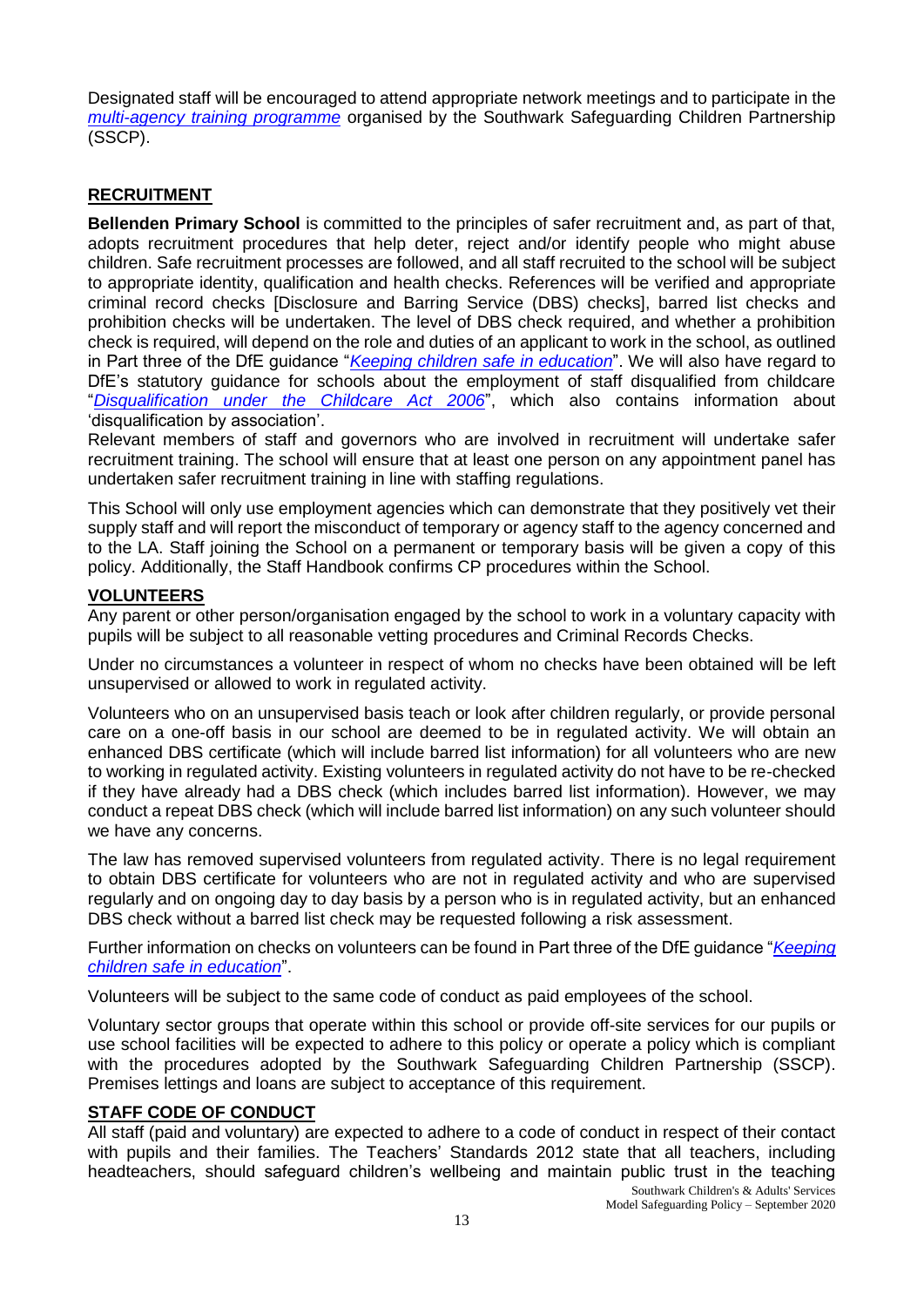profession as part of their professional duties. Children will be treated with respect and dignity and no punishment, detention, restraint, sanctions or rewards are allowed outside of those detailed in the school's Behaviour Management Policy. Whilst it would be unrealistic and undesirable to preclude all physical contact between adults and children, staff are expected to exercise caution and avoid placing themselves in a position where their actions might be open to criticism or misinterpretation. Where incidents occur, which might otherwise be misconstrued, or in the exceptional circumstances where it becomes necessary to physically restrain a pupil for their own protection or others' safety, this will be appropriately recorded and reported to the Headteacher and parents. Any physical restraint used will comply with DfE guidance "*[Use of reasonable force in](https://www.gov.uk/government/publications/use-of-reasonable-force-in-schools)  [schools](https://www.gov.uk/government/publications/use-of-reasonable-force-in-schools)*".

Except in cases of emergency, first aid will only be administered by qualified First Aiders. If it is necessary for the child to remove clothing for first aid treatment, there will, wherever possible, be another adult present. If a child needs help with toileting, nappy changing or washing after soiling themselves, another adult should be present or within earshot. All first aid treatment and non-routine changing, or personal care will be recorded and shared with parents/carers at the earliest opportunity.

Children requiring regular medication or therapies for long-term medical conditions will be made the subject of a Medical Plan that has been agreed with the parents and health authority.

For their own safety and protection, staff should exercise caution in situations where they are alone with pupils. Other than in formal teaching situations; for example, during musical instrument tuition, the door to the room in which the 1:1 coaching, counselling or meeting is taking place should be left open. Where this is not practicable because of the need for confidentiality, another member of staff will be asked to maintain a presence nearby and a record will be kept of the circumstances of the meeting. All rooms that are used for the teaching or counselling of pupils will have clear and unobstructed glass panels in the doors.

School staff should also be alert to the possible risks that might arise from social contact with pupils outside of the school. Home visits to pupils or private tuition of pupils should only take place with the knowledge and approval of the Headteacher. Visits/telephone calls by pupils to the homes of staff members should only occur in exceptional circumstances and with the prior knowledge and approval of the Headteacher. Any unplanned contact of this nature or suspected infatuations or "crushes" will be reported to the Headteacher. Staff supervising off-site activities or school journeys will be provided with a school mobile phone as a point of contact for parents and carers.

Staff will only use the school's digital technology resources and systems for professional purposes or for uses deemed 'reasonable' by the Head and Governing Body. Staff will only use the approved school email, school learning platform or other school approved communication systems with pupils or parents/carers and only communicate with them on appropriate school business and will not disclose their personal telephone numbers and email addresses to pupils or parents/carers. Staff will not use personal cameras (digital or otherwise) or camera phones for taking and transferring images of pupils or staff without permission and will not store images at home.

Staff should be aware of the school's whistle-blowing procedures and share immediately any disclosure or concern that relates to a member of staff with the Headteacher or one of the Designated Safeguarding Leads if the Headteacher is not available and nothing should be said to the colleague involved. It should be shared with the Chair of Governors if it relates to the Headteacher.

# **CONTRACTORS**

Building contractors who are engaged by or on behalf of the school to undertake works on site will be made aware of this policy and the reasons for this. Long-term contractors who work regularly in the school during term time will be asked to provide their consent for DBS checks to be undertaken. These checks will be undertaken when individual risk assessments by the Leadership Team deem this to be appropriate. During major works, when large numbers of workers and sub-contractors may be on site during term time, Health and Safety risk assessments will include the potential for contractors or their employees to have direct access to pupils in non-teaching sessions. All contractors and sub-contractors will be issued with copies of the school's code of conduct for staff.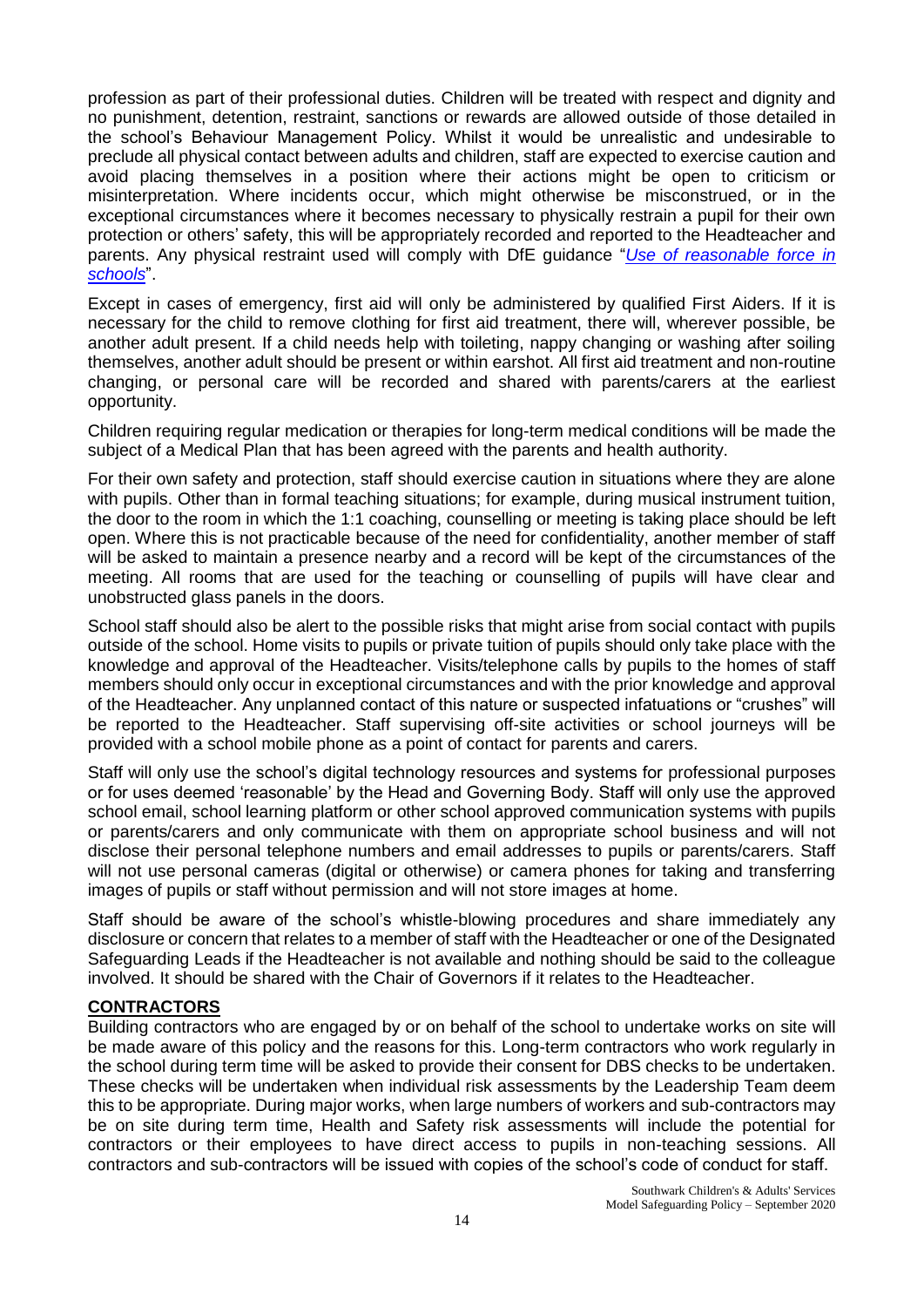Individuals and organisations that are contracted by the school to work with or provide services to pupils will be expected to adhere to this policy and their compliance will be monitored. Any such contractors will be subject to the appropriate level of DBS check, if any such check is required (for example because the contractor is carrying out teaching or providing some type of care for or supervision of children regularly). Contractors for whom an appropriate DBS check has not been undertaken will be supervised if they will have contact with children. Under no circumstances we will allow a contractor in respect of whom no checks have been obtained to work unsupervised, or engage in regulated activity. We will determine the appropriate level of supervision depending on the circumstances.

We will always check the identity of contractors and their staff on arrival at the school.

## **COMPLAINTS/ALLEGATIONS MADE AGAINST STAFF**

*Bellenden Primary School* takes seriously all complaints made against members of staff. Procedures are in place for pupils, parents and staff to share any concern that they may have about the actions of any member staff, including supply teachers and volunteers. All such complaints will be brought immediately to the attention of the Headteacher or one of the Designated Safeguarding Leads if the Headteacher is not available and nothing should be said to the colleague involved. In cases where the Headteacher is the subject of the allegation or concern, they will be reported to the Chair of Governors, in order that they may activate the appropriate procedures. These procedures are used in respect of all cases in which it is alleged that anyone working in the school or college that provides education for children under 18 years of age, including supply teachers and volunteers has:

- behaved in a way that has harmed a child, or may have harmed a child;
- possibly committed a criminal offence against or related to a child; or
- behaved towards a child or children in a way that indicates he or she may pose a risk of harm to children; or
- behaved or may have behaved in a way that indicates they may not be suitable to work with children.

The Local Authority Designated Officer (LADO) should be informed of all allegations that come to a school's attention and appear to meet the criteria. Contact can also be made with LA's Schools Safeguarding Coordinator who will liaise with the LADO. The procedures for dealing with allegations need to be applied with common sense and judgement. Many cases may well either not meet the criteria set out above, or may do so without warranting consideration of either a police investigation or enquiries by local authority children's social care services. In these cases, local arrangements will be followed to resolve cases without delay.

Some rare allegations will be so serious they will require immediate intervention by children's social care services and/or police. In such cases, referral to the LADO will lead to a Strategy Meeting or Discussion being held in accordance with the DfE guidance and London SCB procedures. This process will agree upon the appropriate course of action and the time-scale for investigations.

The school has a legal duty to refer to the DBS anyone who has harmed, or poses a risk of harm, to a child and who has been removed from working (paid or unpaid) in regulated activity, or would have been removed had they not left. The DBS will consider whether to bar the person. Referrals will be made as soon as possible after the resignation or removal of the individual.

The full procedures about dealing with allegations of abuse made against teachers and other staff can be found in Part Four of the DfE guidance "*[Keeping children safe in education](https://www.gov.uk/government/publications/keeping-children-safe-in-education--2)*".

### **The Chair of Governors is:**

**William Stewart – contacted by email - [wstewart@pilgrimsway.southwark.sch.uk](mailto:wstewart@pilgrimsway.southwark.sch.uk) or through Bellenden Primary School on** *0207 732 7107.*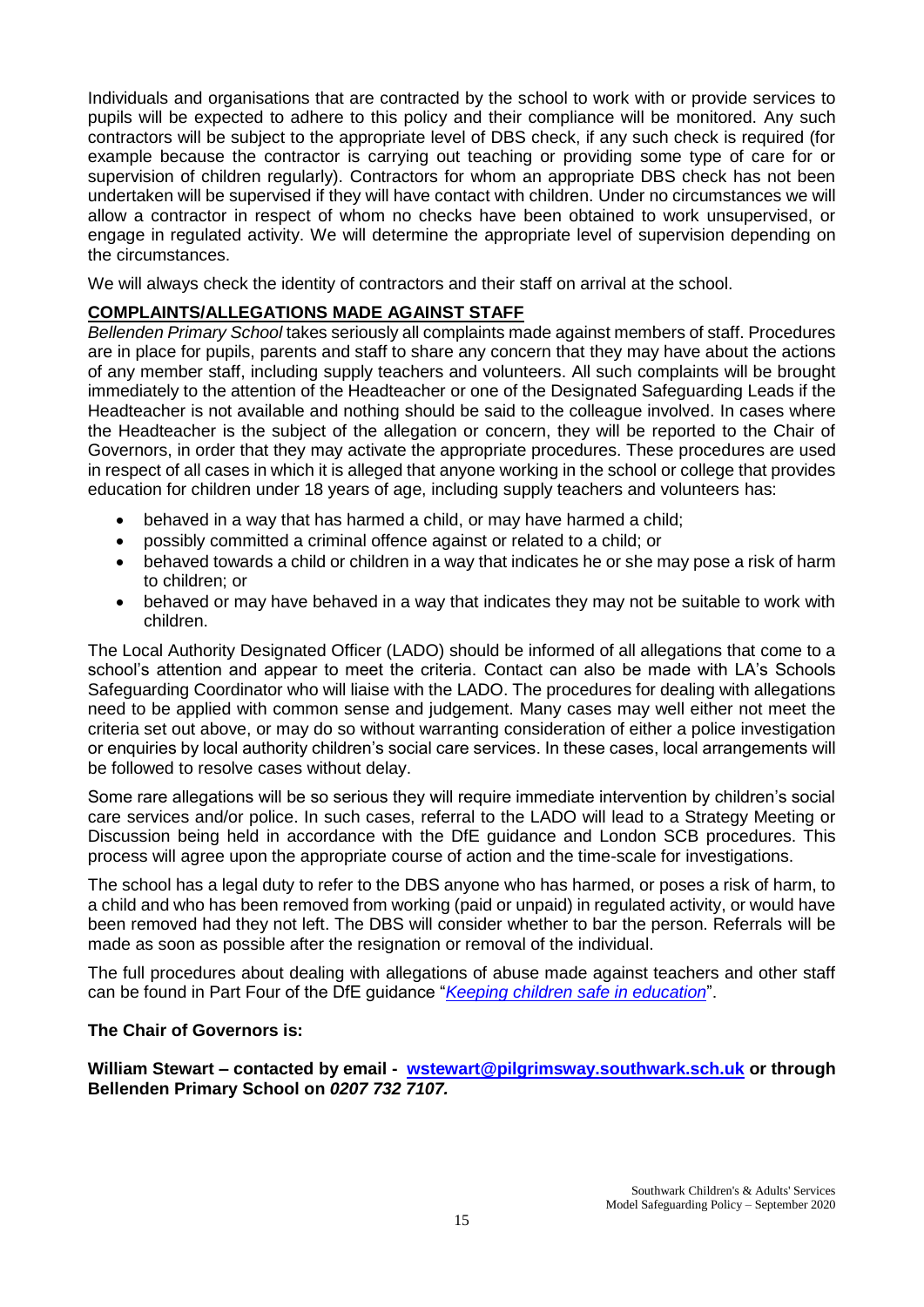**The Vice-chair is:** 

**Juliette Young – contacted by email – [jyoung@pilgrimsway.southwark.sch.uk](mailto:jyoung@pilgrimsway.southwark.sch.uk) or through Bellenden Primary School on 0207 732 7107.**

**The Governing Body has nominated William Stewart as a lead to take leadership responsibility for the school's safeguarding arrangements.**

**Contacted by email**: **[wstewart@pilgrimsway.southwark.sch.uk](mailto:wstewart@pilgrimsway.southwark.sch.uk) or through Bellenden Primary School on 0207 732 7107.**

**Southwark's LADO is: Eva Simcock 020 7525 0689 There is also a duty system and one of the CP Coordinators in Quality Assurance Unit is on duty each day to deal with LADO issues when LADO is unavailable. Duty telephone number for enquiries/referrals is 020 7525 3297**

**The LA's Strategic Lead Officer for safeguarding in education services is: the Director of Education Nina Dohel 020 7525 3252**

### **The LA's Schools Safeguarding Coordinator is: Apo ÇAĞIRICI 020 7525 2715**

We also note the '*[Safeguarding information for professionals and the community in Southwark](http://safeguarding.southwark.gov.uk/)*' on Southwark Council's website.

### **RECORDS**

Brief and accurate written notes will be kept of all incidents and child protection or child in need concerns relating to individual pupils. These notes are significant especially if the incident or the concern does not lead to a referral to other agencies. This information may be shared directly with other agencies as appropriate. All contact with parents and external agencies will be logged and these will be kept as CP records. The school will take into account the views and wishes of the child who is the subject of the concern but staff will be alert to the dangers of colluding with dangerous "secrets".

Child protection records are not open to pupils or parents. All CP records are kept securely by the Designated Safeguarding Lead and separately from educational records. They may only be accessed by the Designated Safeguarding Lead, their Deputies and the senior managers of the school.

The content of Child Protection Conference or Review reports prepared by the school will follow the headings recommended by Children's Services and will, wherever possible, be shared with the parents/carers in advance of the meeting.

Child Protection records will be sent to receiving schools separately from the main pupil file and under a confidential cover when pupils leave the school, ensuring secure transit and a confirmation of receipt will be obtained.

In addition to the child protection file, the DSL will also consider if it would be appropriate to share any information with the new school or college in advance of a child leaving. For example, information that would allow the new school or college to continue supporting victims of abuse and have that support in place for when the child arrives.

When we receive child protection records from other schools, we will ensure key staff such as the DSL and SENCO are aware as required.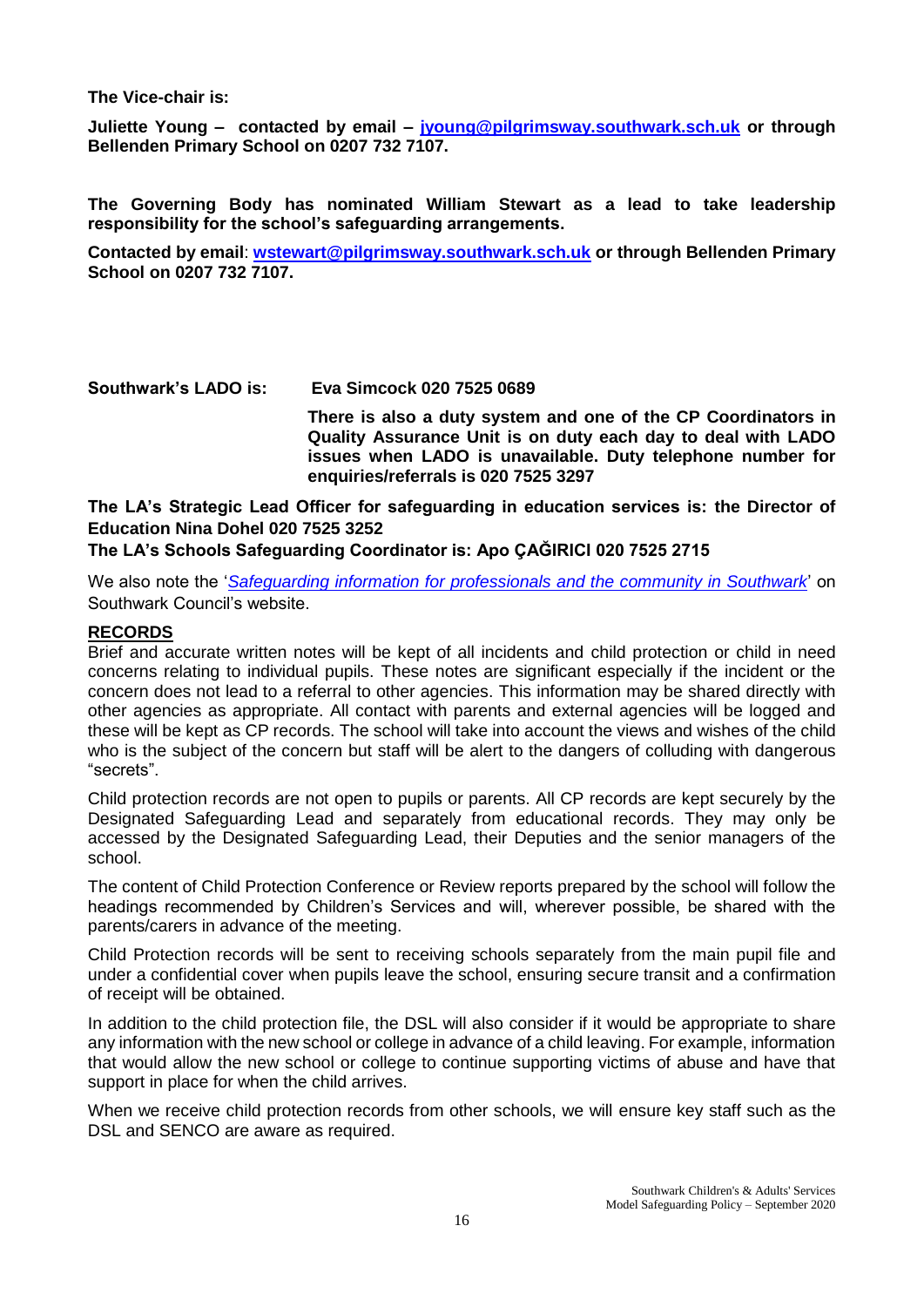If a pupil is withdrawn from the school having not reached the normal date of transfer; due to a family move or any other reason, all efforts will be made to identify any new address and the school to which they are being admitted and to ensure that their educational records are sent without delay to the child's new school. If the parent/carer fails to provide this information, an urgent referral will be made to the Family Early Help Service either through the School's Single Point of Contact (SPOC) or the Family EHS Duty Manager in order that they might make further enquiries. If this school receives educational records concerning a child who is not registered with us, the records will be returned promptly to the sending school with a note, advising them to refer to their LA's Children's Services Department. **A child's name will only be removed from the School's Admissions Register in accordance with the** *[Pupil Registration Regulations](https://www.gov.uk/government/publications/school-attendance)* **or with the authorisation of a Team Manager in the Family Early Help Service.**

We will inform the Local Authority when we are about to add or delete a pupil's name from the school admission register for any reason in line with Southwark's *[Children Missing Education \(CME\)](https://safeguarding.southwark.gov.uk/assets/files/434/CME-protocol-Feb-17.pdf)  [Protocol](https://safeguarding.southwark.gov.uk/assets/files/434/CME-protocol-Feb-17.pdf)*.

When a pupil ceases to be registered at this school and becomes a registered pupil at another school in England or Wales, we will send a Common Transfer File (CTF) to the new school via DfE's secure internet system called school2school.

We will upload CTFs of pupils who have left but their destination or next school is unknown or the child has moved abroad or transferred to a non-maintained school to a searchable area of the school2school website commonly referred to as the 'Lost Pupil Database'. If a pupil arrives in our school and the previous school is unknown, we will search the database for any record of the child. The school will require documentary proof as to the identity of pupils presented for admission. If there is any doubt as to the identity of a pupil, advice will be sought from the local authority and other statutory agencies, as appropriate. We will maintain accurate and up to date records of those with Parental Responsibility and emergency contacts. We will hold more than one emergency contact number for each pupil or student to make contact with a responsible adult when a child missing education is also identified as a welfare and/or safeguarding concern. Pupils will only be released to the care of those with Parental Responsibility or someone acting with their written consent.

We will take actions according to Southwark's *[Protocol for Children who are Uncollected from School](https://southwark.proceduresonline.com/chapters/pr_child_not_collect_school.htm#child_education)* when pupils who ordinarily do not make their own way home are not collected by their parents/carers at the end of the school day or from after school clubs and activities and when any children with Special Educational Needs who are transported from school can not be dropped-off at their home or meeting point due to the absence of the parent or carer.

### **SAFETY IN THE SCHOOL**

No internal doors to classrooms will be locked whilst pupils are present in these areas.

Entry to school premises will be controlled by doors that are secured physically or by constant staff supervision or video surveillance. Authorised visitors to the school will be logged into and out of the premises and will be asked to wear their identity badges or be issued with school visitor badges. Unidentified visitors will be challenged by staff or reported to the Headteacher or school office. Carelessness in closing any controlled entrance will be challenged.

The presence of intruders and suspicious strangers seen loitering near the school or approaching pupils, will be reported to the Police by calling 101 or 999, depending on the circumstances and the urgency of the case so that if police stops these individuals they can be spoken to about what they were doing and dealt with accordingly. Brief information about the incident will be sent to LA's Schools Safeguarding Coordinator with a view to alerting other local schools in liaison with the police and through appropriate systems.

Parents, carers or relatives may only take still or video photographic images of pupils in school or on school-organised activities with the prior consent of the school and then only in designated areas. Images taken must be for private use only. Recording and/or photographing other than for private use would require the consent of the other parents whose children may be captured on film. Without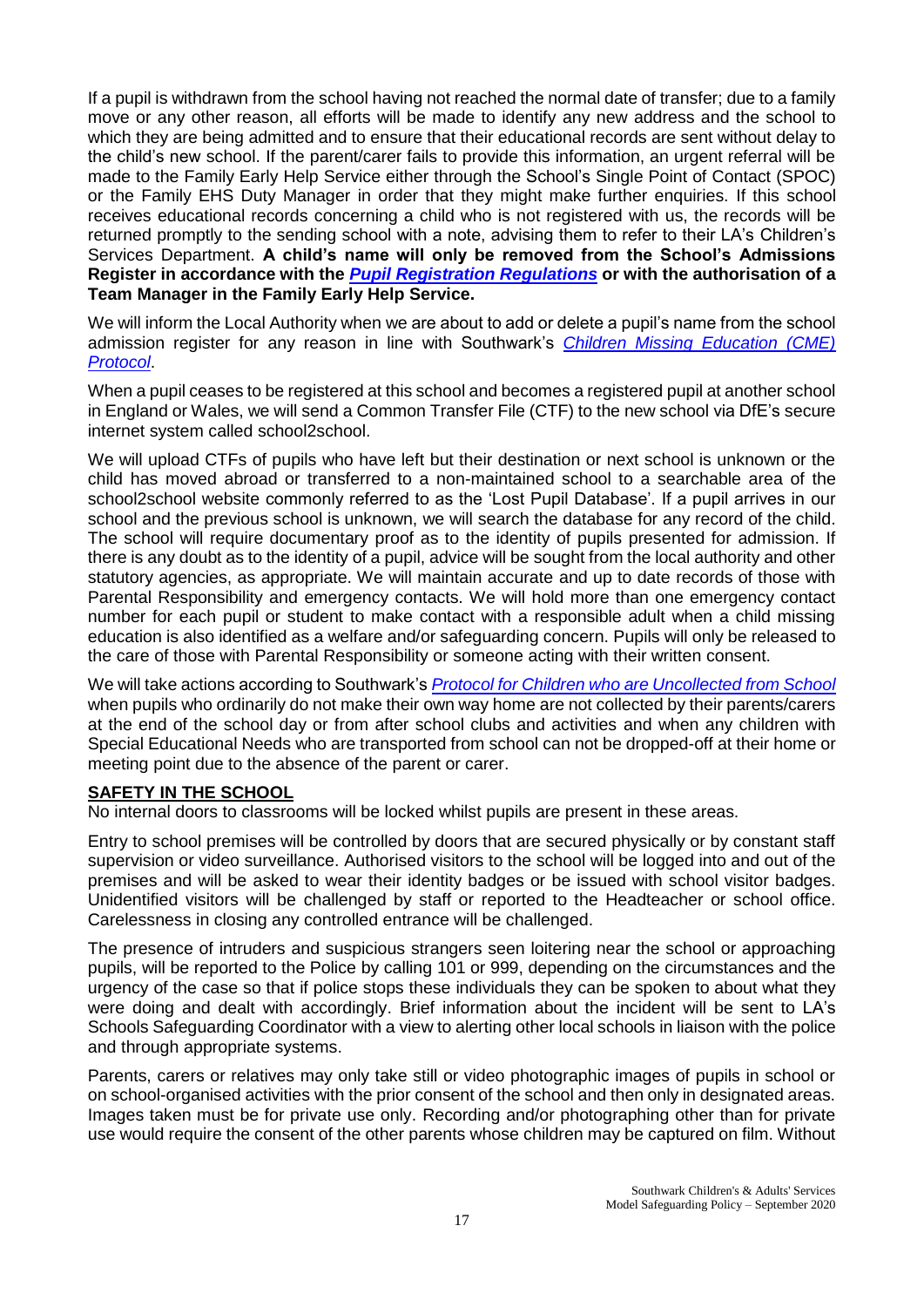this consent the Data Protection legislation would be breached. If parents do not wish their children to be photographed or filmed and express this view in writing, their rights will be respected.

## **CURRICULUM**

*Bellenden Primary School* acknowledges the important role that the curriculum can play in the prevention of abuse and in the preparation of our pupils for the responsibilities of adult life and citizenship. We will ensure that children are taught about safeguarding, including online safety and will consider this as part of providing a broad and balanced curriculum. It is expected that all curriculum co-ordinators will consider the opportunities that exist in their area of responsibility for promoting the welfare and safety of pupils. As appropriate, the curriculum will be used to build resilience, help pupils to keep safe and to know how to ask for help if their safety is threatened. As part of developing a healthy, safer lifestyle, pupils will be taught, for example:

- to recognise and manage risks in different situations and then decide how to behave responsibly;
- to judge what kinds of physical contact are acceptable and unacceptable;<br>• to recognise when pressure from others (including people they know) threat
- to recognise when pressure from others (including people they know) threatens their personal safety and well-being; including knowing when and where to get help;
- to use assertiveness techniques to resist unhelpful pressure;
- emotional literacy.

Where necessary we will work with external agencies to support this work, for example via The Agencies Supporting Southwark Programme (*[ASSP](https://www.southwark.gov.uk/childcare-and-parenting/children-s-social-care/child-protection/agencies-supporting-southwark-programme-assp)*), which is the quality assurance gateway for all organisations and individuals wishing to work with Southwark's children and young people.

All computer equipment and internet access within the School will be subject to appropriate "parental controls" and Internet safety rules in line with our Online Safety Policy. We will be careful that "over blocking" does not lead to unreasonable restrictions as to what children can be taught with regard to online teaching and safeguarding.

## **HEALTHY SCHOOLS LONDON**

*Bellenden Primary School* will work with partners to promote a whole, healthy school approach and achieving the "Healthy School London" status – including a focus on the curriculum with the aim of:

- Developing a school ethos, culture, spiritual, moral, social and cultural (SMSC) development provision and environment which encourages a healthy lifestyle for all pupils, including the vulnerable;
- Using the full capacity and flexibility of the curriculum to help pupils to be safe and healthy;
- Ensuring that food and drink available across the school day reinforce the healthy lifestyle message:
- Delivering the new mandatory Relationships & Sex Education (RSE) and Health Education (HE) and/or where delivered, through Personal, Social, Health and Economic (PSHE) & Wellbeing Education;
- Providing high quality Physical Education (PE) and sport to promote physical activity;
- Promoting an understanding of the full range of issues and behaviours which impact upon lifelong health and wellbeing, including emotional wellbeing and mental health;
- Working in partnerships with parents/carers, local communities, external agencies and volunteers to support health and wellbeing of all pupils including the most vulnerable and disadvantaged.

# **WORKING IN PARTNERSHIP WITH PARENTS**

It is our policy to work in partnership with parents or carers to secure the best outcomes for our children. We will therefore communicate as clearly as possible about the aims of this school.

- We will use clear statements in our brochures and correspondence.
- We will liaise with agencies in the statutory, voluntary and community sectors and locality teams that are active in supporting families.
- We will be alert to the needs of parents/carers who do not have English as their first language and will utilise the translation services as necessary.
- We will distribute the LA's leaflet for parents, "*[Protecting Children in Education Settings](https://schools.southwark.gov.uk/assets/attach/4636/Protecting-children-in-education-settings-2018.pdf)*".